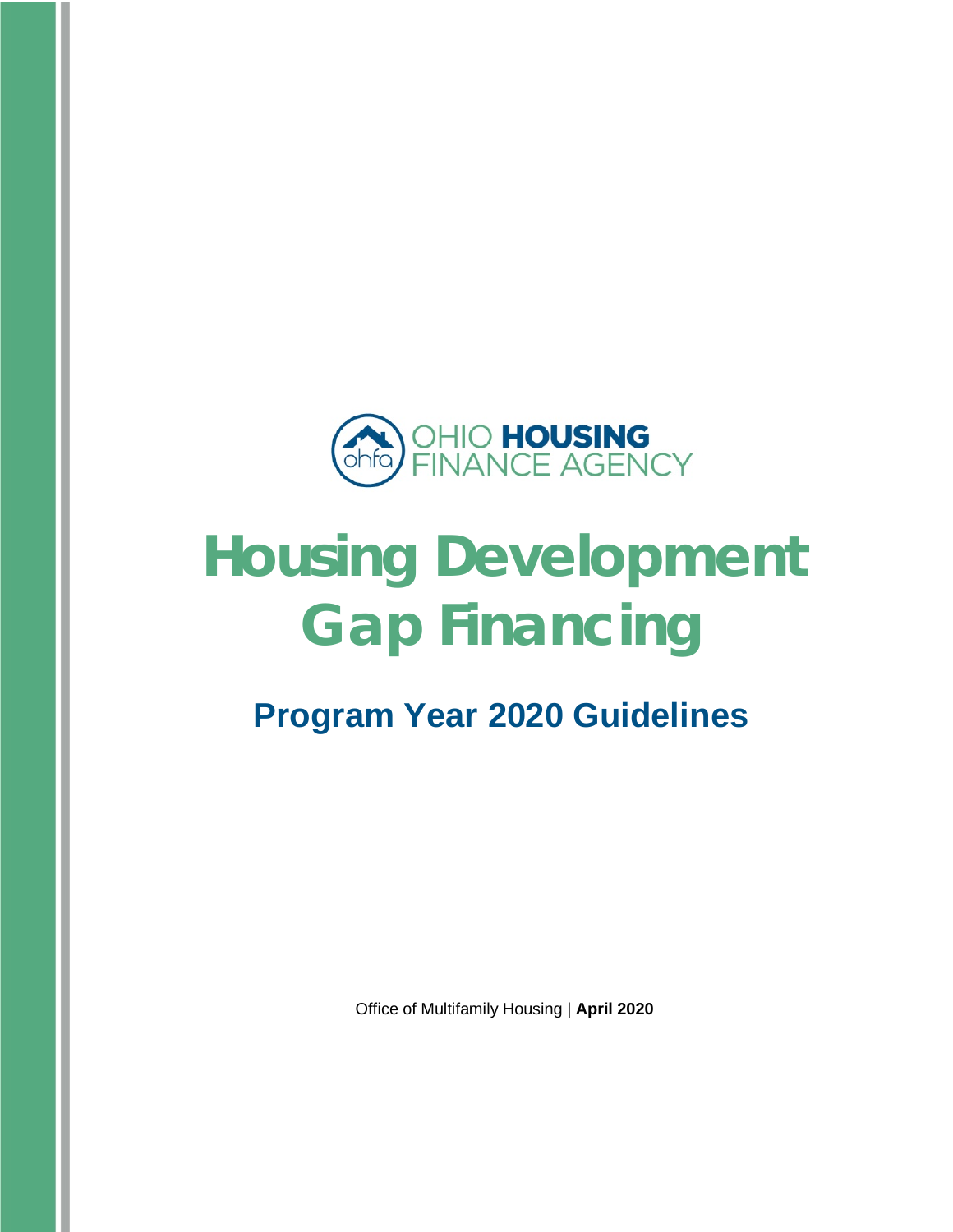# **Contents**

| $\mathbf{1}$ . |  |
|----------------|--|
|                |  |
| 3.             |  |
| 4.             |  |
| 5.             |  |
| 6.             |  |
| 7.             |  |
|                |  |
|                |  |

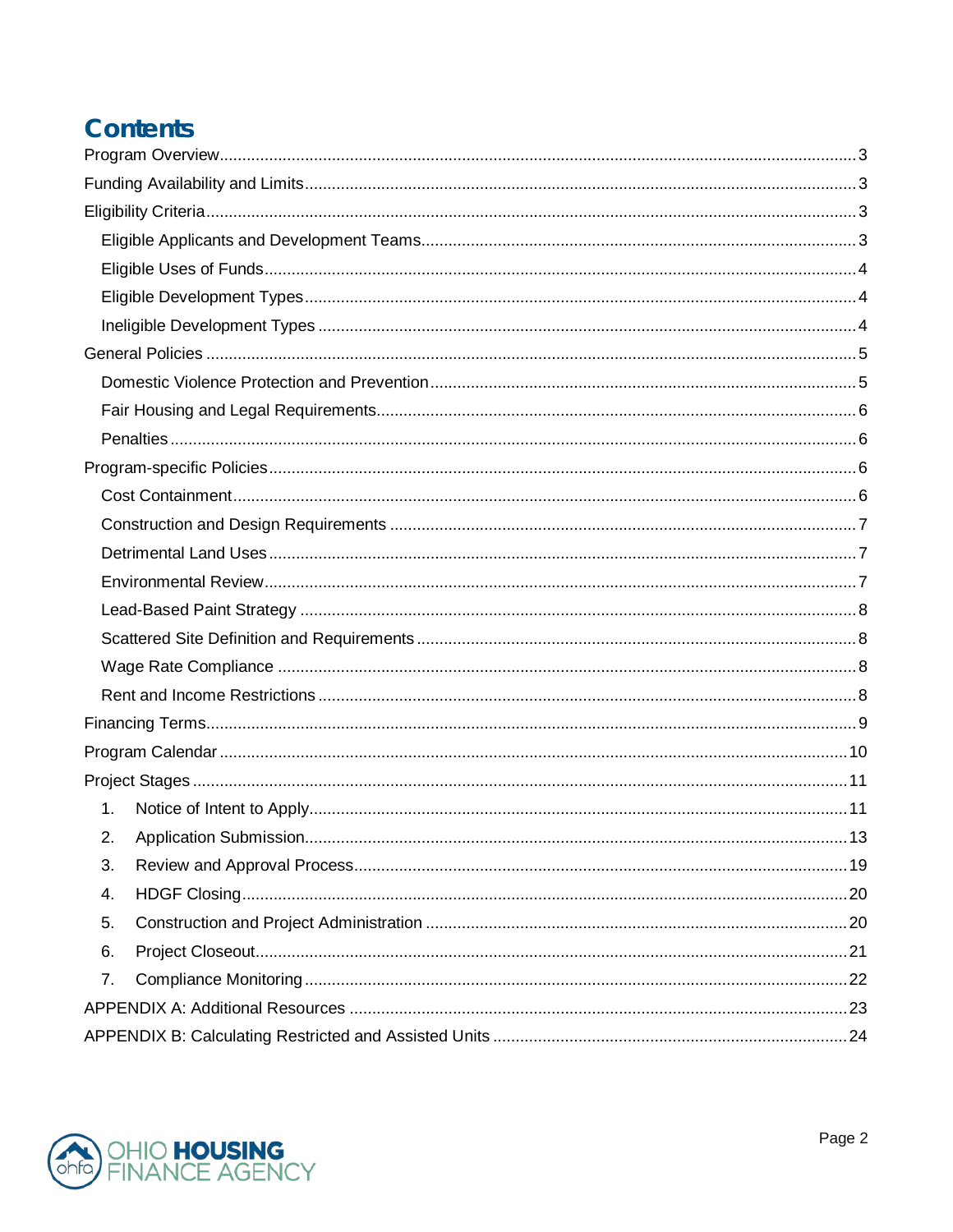# <span id="page-2-0"></span>**Program Overview**

The Housing Development Assistance Program (HDAP) provides gap financing for eligible affordable housing development properties. It utilizes funding from the HOME Investment Partnerships Program (HOME), the Ohio Housing Trust Fund (OHTF), and the National Housing Trust Fund (NHTF). HDAP provides this funding via three distinct programs:

#### **Housing Credit Gap Financing (HCGF) program**

*Gap financing used in conjunction with competitive/9% tax credits*

**Bond Gap Financing (BGF) program** *Gap financing used in conjunction with non-competitive/4% tax credits*

**Housing Development Gap Financing (HDGF) program** *Gap financing for projects not utilizing tax credits*

# <span id="page-2-1"></span>**Funding Availability and Limits**

Up to \$3,000,000 is available through the HDGF program in Program Year 2020 (PY20). These guidelines outline the requirements and expectations for applying for PY20 HDGF funding.

Applicants may request **no more than** the below amounts:

| <b>OHTF Max Request</b> | <b>NHTF Max Request</b> | <b>Total Maximum Request</b> |
|-------------------------|-------------------------|------------------------------|
| \$500,000               | \$750,000               | \$1,250,000                  |

OHFA will not provide more than 50 percent of the total development costs. Exceptions will be considered for projects in Non-Participating Jurisdiction areas on a case-by-case basis, depending on funding availability.

Due to the need to meet mandatory set-asides, OHFA reserves the right to use OHTF, NHTF or any combination, regardless of the request. Additionally, OHFA reserves the right to adjust the award based on the needs of the project as determined through the financial underwriting review.

# <span id="page-2-2"></span>**Eligibility Criteria**

# <span id="page-2-3"></span>**Eligible Applicants and Development Teams**

Eligible HDGF applicants are private for-profit housing developers, not-for-profit 501(c)(3) and 501(c)(4) organizations and public housing authorities. Religious organizations and their subsidiaries/affiliates must meet the provisions in 24 CFR Part 92.257.

OHFA defines a development team as the owner, developer, general contractor and management entity. All members of a development team shall have experience with the type of housing proposed and working with the proposed target populations or shall partner with an entity who has the required experience. The development team must have the ability to meet all requirements contained in these and all related guidelines as demonstrated, in part, through a complete and compliant application package.

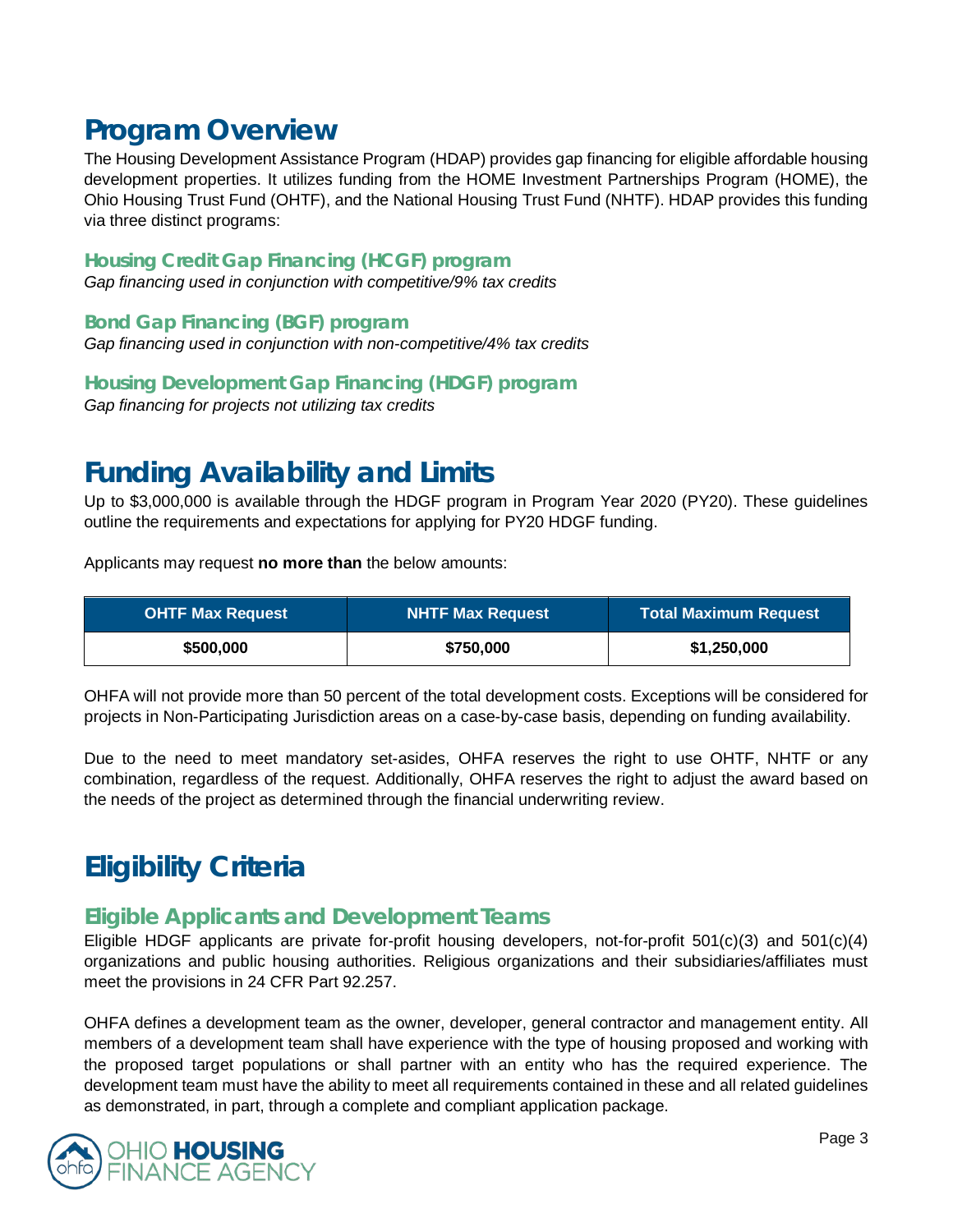No members of the development team may be in default or in material non-compliance with any OHFA program, including having any outstanding 8823s on any low-income housing tax credit (LIHTC) project (without an approved exception). No member of the development team may be currently involved in an OHFAfunded project that has been granted additional time in order to successfully complete that project.

*Consultants:* Development consultants include any person or entity receiving compensation for providing professional advice or assistance with the preparation of an application to the HDGF program. OHFA understands that consultants provide a valuable service to the development community. Consultants are recommended for organizations who have extensive experience in developing rental housing, but have not worked with OHFA in the past. OHFA's communications related to the project will be conducted with the lead applicant/developer; however, consultants are encouraged to participate in those conversations. Consultants may not be used to evidence the required experience and/or capacity to develop or own rental housing. Applicants must partner with an experienced developer if they have no experience in developing affordable housing. OHFA may consider consultants co-developers and hold them responsible for the overall success of the development depending on their level of contribution to the project.

OHFA requires all applicants to contract with a qualified construction management company to evaluate the progress and quality of construction and provide written reports to OHFA. Exceptions will be considered if oversight is being provided by another lender/entity approved by OHFA, and that entity agrees to share their reports with OHFA.

# <span id="page-3-0"></span>**Eligible Uses of Funds**

Funds may be used for non-related party acquisition, hard costs associated with new construction or rehabilitation, and developer fees associated with the proposed development. Please note that OHFA cannot reimburse for acquisition costs without prior approval. Property acquisition occurring prior to OHFA approval is done at the applicant's own risk.

Funds may not be used for costs associated with development of market-rate housing, commercial spaces and/or stand-alone community buildings or management offices.

Development budget line items that are HDGF-eligible are identified in the Gap Financing Application.

# <span id="page-3-1"></span>**Eligible Development Types**

Eligible developments create new affordable rental housing opportunities or preserve existing affordable housing communities consisting of four to 24 units. Exceptions to the maximum number of units will be considered on a case-by-case basis with compelling justification.

# <span id="page-3-2"></span>**Ineligible Development Types**

Ineligible developments include the following:

- Residential care/assisted living/memory care facilities
- Projects that received a prior HDAP award. OHFA will consider exceptions to this requirement.
- Projects that include or constitute Single-Room Occupancy (SRO) housing, congregate housing, group homes, shared housing or cooperative housing as defined by HUD in Chapter 17 of the HUD Housing Choice Voucher Program Guidebook
- Projects that require residents to occupy the unit with another person (roommate)

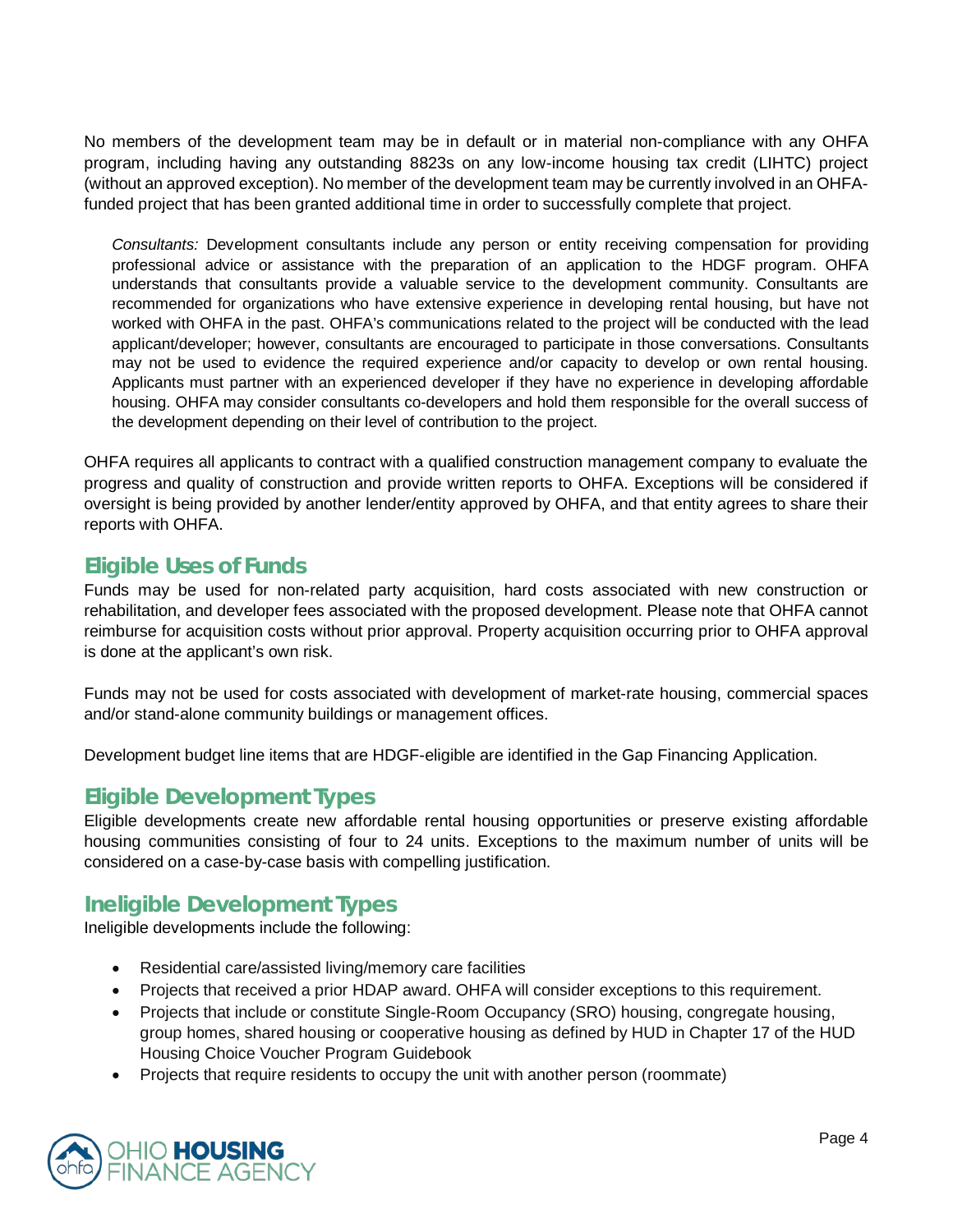- Projects that will not result in a certification of residential occupancy by the local government or project architect
- Hospitals, nursing homes, sanitariums, life care facilities, retirement homes (if providing significant services other than housing are mandatory for residents), employer housing, mobile homes and student housing
- Projects that include for-sale homes that are currently under construction or that were recently approved for LIHTCs or are currently within a LIHTC compliance period
- HUD Section 9 developments not converting to Project-Based Rental Assistance
- Projects that have received a prior award of LIHTC. Exceptions will be considered on a case-bycase basis with compelling justification.

OHFA may provide additional information regarding eligibility in the Gap Financing Application.

# <span id="page-4-0"></span>**General Policies**

# <span id="page-4-1"></span>**Domestic Violence Protection and Prevention**

In conformity with Violence Against Women's Act (VAWA) of 2013, an applicant for or tenant of housing assisted under the HTC program, or any affiliated individual thereof, may not be denied admission, denied assistance, terminated or evicted from the housing on the basis that they are a victim of domestic violence, dating violence, sexual assault or stalking, if the applicant, tenant, or affiliated individual otherwise qualifies for admission, assistance, participation, or occupancy. Every resident and applicant must be provided a [Notice](https://www.hud.gov/sites/documents/5380.DOCX)  [of Occupancy Rights](https://www.hud.gov/sites/documents/5380.DOCX) when admitted as a tenant, denied admission, denied assistance, or being terminated/evicted.

An incident of domestic violence, dating violence, sexual assault, or stalking shall not be considered a lease violation by the victim, nor shall it be considered good cause for an eviction. If a tenant or affiliated individual who is a victim requests an early lease termination, lease bifurcation from the abuser, or transfer to another unit because she/he is in danger, the owner/manager shall make every effort to comply with the request and shall not penalize the tenant.

Each owner/manager shall have an [emergency transfer plan](https://www.hud.gov/sites/documents/5381.docx) for victims seeking safety, which incorporates reasonable confidentiality measures to ensure that the owner or manager does not disclose the location of the dwelling unit of a tenant to a person that commits an act of violence or stalking against the tenant. Be advised that an emergency transfer plan incorporates many features in addition to a transfer plan, since an emergency transfer often may not be possible.

An owner/manager may request documentation from a victim before these protections are triggered. If the owner/manager requests documentation, the applicant, tenant, or affiliated individual may provide any one of the following documents and owner/manager shall accept it as adequate documentation: a letter or form signed by the victim, including [HUD's Self-Certification Form 5382;](https://www.hud.gov/program_offices/housing/mfh/violence_against_women_act) a letter signed by a domestic violence service provider, attorney, or medical/mental health professional who assisted the victim; or a court or administrative record. This submission shall be confidential as defined in 81 FR 80724, 24 CFR §5.2007(C). Owners/managers shall also comply with all court orders.

All guidance related to complying with VAWA at OHFA-funded properties can be found on the [OHFA](http://ohiohome.org/compliance/policies.aspx)  [Compliance Policies webpage.](http://ohiohome.org/compliance/policies.aspx)

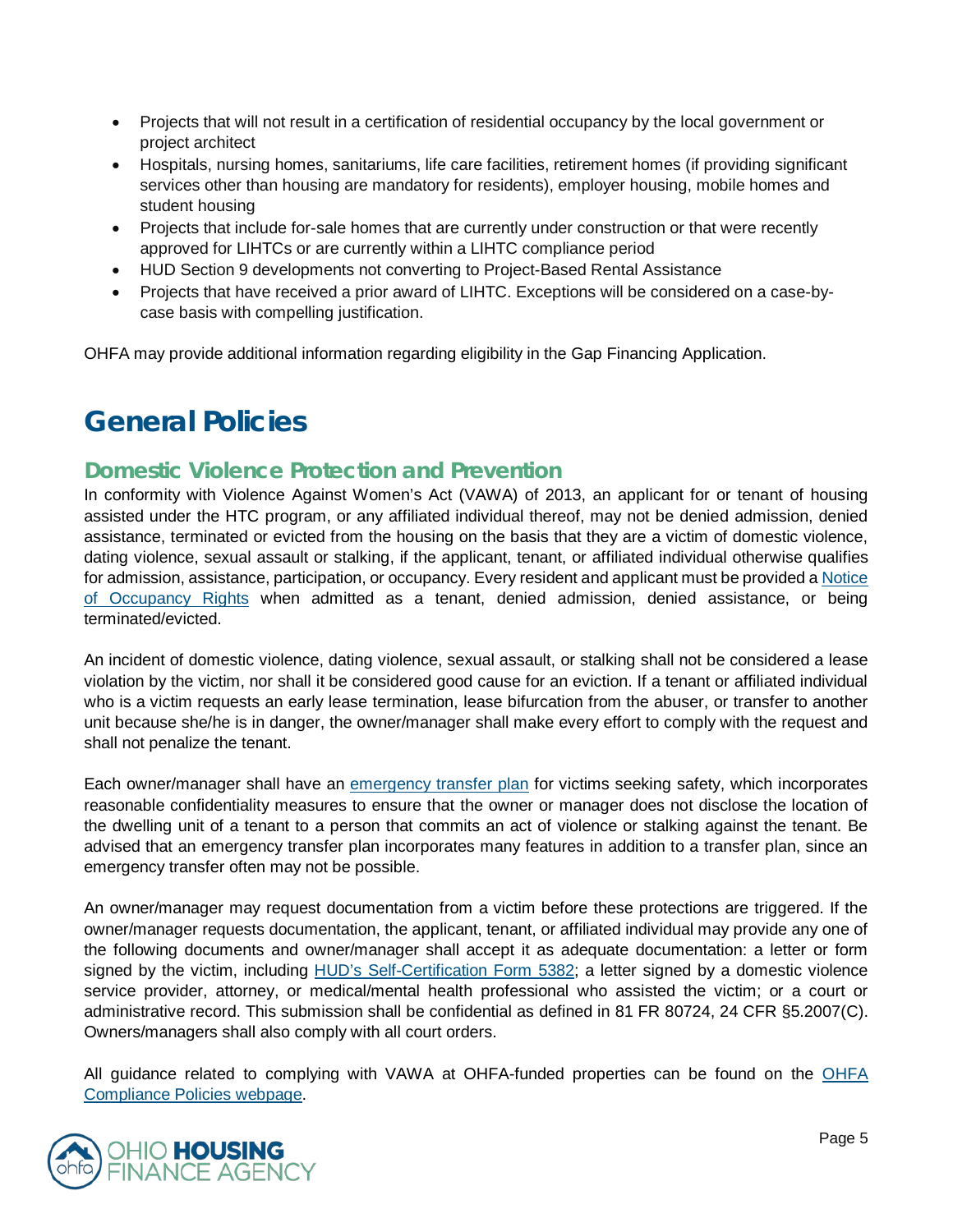# <span id="page-5-0"></span>**Fair Housing and Legal Requirements**

The owner shall comply and ensure the project complies with all requirements of the federal Fair Housing Act, Ohio Revised Code Section 4112, and local fair housing requirements, as each may be amended. The owner shall itself ensure and shall ensure the project does not discriminate, as defined by 42 U.S.C. 3604, against any person because of sexual orientation or gender identity or expression. Also see the [Quid Pro Quo and](https://s3.amazonaws.com/public-inspection.federalregister.gov/2016-21868.pdf)  [Hostile Environment Harassment and Liability for Discriminatory Housing Practices under the Fair Housing](https://s3.amazonaws.com/public-inspection.federalregister.gov/2016-21868.pdf)  [Act](https://s3.amazonaws.com/public-inspection.federalregister.gov/2016-21868.pdf) final rule from HUD.

It is the responsibility of the owner/developer/borrower and any of its employees, agents or sub-contractors, in doing business with OHFA, to adhere to and comply with all Federal Civil Rights legislation inclusive of the Fair Housing Laws, Section 504 of the Rehabilitation Act of 1973 and the Americans with Disabilities Act, as well as any state and local civil rights legislation and any required related codes and laws. Should OHFA not specify any requirements, such as design, it is nonetheless the owner's responsibility to be aware of and comply with all non-discrimination provisions relating to race, color, religion, sex, handicap, familial status and national origin. This includes design requirements for construction or rehabilitation, Equal Opportunity in regard to marketing and tenant selection and reasonable accommodation and modification for those tenants covered under the laws.

# <span id="page-5-1"></span>**Penalties**

Violations of the requirements set forth in these guidelines, missed deadlines, failure to honor commitments made in the application process or other instances of noncompliance with OHFA requirements may result in any or all of the following non-exhaustive sanctions:

- Refusal to increase, amend or otherwise alter awards;
- Removal of application from consideration;
- Cancellation or reduction of the funding award or reservation(s);
- Recapture of resources;
- Removal from a position of Good Standing;
- Reduction in the developer fee in an amount to be determined by OHFA;
- Monetary fees:
- Permanent or temporary prohibition from participation in OHFA funding programs;
- Referral to law enforcement for criminal and/or civil prosecution; and/or
- Other remedies as OHFA deems necessary.

# <span id="page-5-2"></span>**Program-specific Policies**

In addition to the below items, all projects assisted through the HDGF program are subject to the requirements set forth in [OHFA's Multifamily Underwriting Guidelines.](https://ohiohome.org/ppd/documents/2020-MultifamilyUnderwritingGuide.pdf)

# <span id="page-5-3"></span>**Cost Containment**

At OHFA's discretion, any application that it deems as high-cost may be identified for further cost scrutiny. OHFA reserves the right to request additional information, supporting documentation or justification for any cost. OHFA further reserves the right to reject any application it deems excessively costly. Generally, projects should not exceed the limits in the chart below; however, OHFA will consider exceptions.

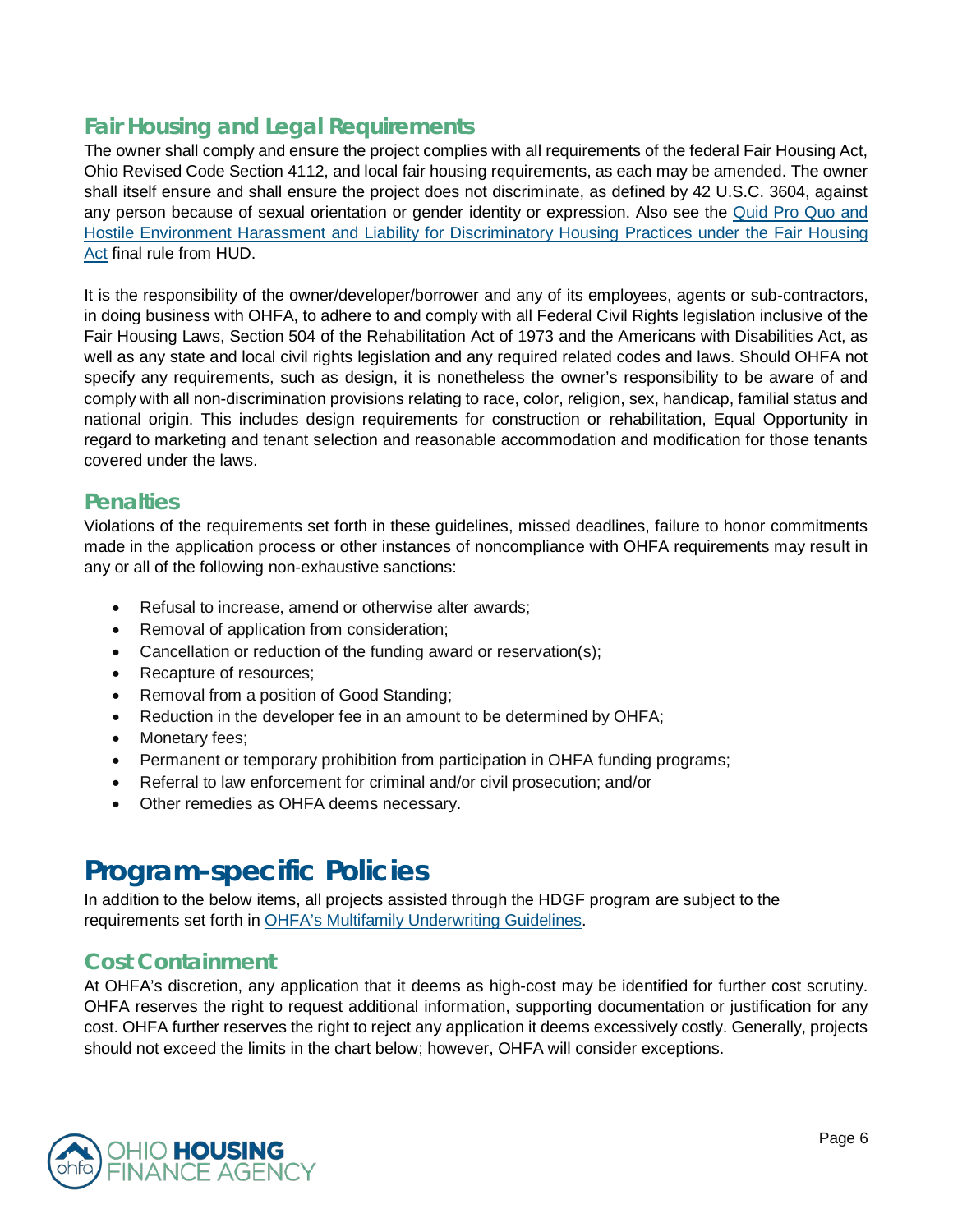| <b>Development Type</b> | TDC / Unit | <b>TDC / Net Rentable Square Foot</b> |
|-------------------------|------------|---------------------------------------|
| <b>New Construction</b> | \$220,000  | \$210                                 |
| <b>Rehabilitation</b>   | \$160,000  | \$150                                 |

# <span id="page-6-0"></span>**Construction and Design Requirements**

All applications shall meet the minimum design requirements as outlined in the OHFA Design & Architectural [Standards.](https://ohiohome.org/ppd/documents/2020-DAS-Final.pdf) For developments involving rehabilitation of existing units, applicants will be further required to meet th[e Residential Rehabilitation Standards](https://www.development.ohio.gov/files/cs/Residential%20Rehabilitation%20Standards%20and%20Commentary%20October%202014.pdf) maintained by the Ohio Development Services Agency (ODSA). The proposed scope of work will also be evaluated to determine whether rehabilitation will ensure 30-year sustainability.

As described in the Design Standards, all projects shall obtain an energy efficiency and/or green building certification. Projects opting to obtain energy efficiency certification must submit evidence of final ENERGY STAR certification at project closeout. Projects opting to obtain green building certification must submit evidence of Enterprise Green Communities, LEED, or NGBS certification at project closeout. **Please note that ENERGY STAR certification for a** *project* **is not the same as the utilization of ENERGY STAR rated products.** See the OHFA Design & Architectural Requirements as well as the [ENERGY STAR certification](https://www.energystar.gov/partner_resources/residential_new/homes_prog_reqs/multifamily_national_page)  [requirements website](https://www.energystar.gov/partner_resources/residential_new/homes_prog_reqs/multifamily_national_page) for more detailed information.

# <span id="page-6-1"></span>**Detrimental Land Uses**

Developments shall not be sited adjacent to or in close proximity to any detrimental land use that impairs a resident's proper use of the residence. Detrimental land uses will be those deemed at OHFA's sole discretion and verified by completion of a site visit.

# <span id="page-6-2"></span>**Environmental Review**

OHFA will conduct a supplemental Environmental Review for all projects receiving OHTF or NHTF funds, as required by those funding sources. OHFA will assign the review to an environmental consultant who will coordinate with the project contact and complete the review according to the specific requirements of the funding source.

Projects are not permitted to begin construction prior to the completion of the environmental review process and the issuance of a funding agreement. Projects that do begin any construction or construction-related activity (other than obtaining site control) prior to the issuance of a funding agreement and receipt of all appropriate clearances, at a minimum, will be subject to the following penalty:

- The project may request to keep the award of funds. The recipient must provide a letter detailing the reasons why construction began prior to the completion of the environmental review process. The applicant must detail what measures will be taken to ensure this does not happen with future projects and request that OHFA not rescind the award.
- If approved by OHFA, the recipient will not be able to draw HDGF funds until construction has been completed.

OHFA reserves the right to take further action if the recipient violates this restriction on future projects, or has violated this restriction on prior projects.

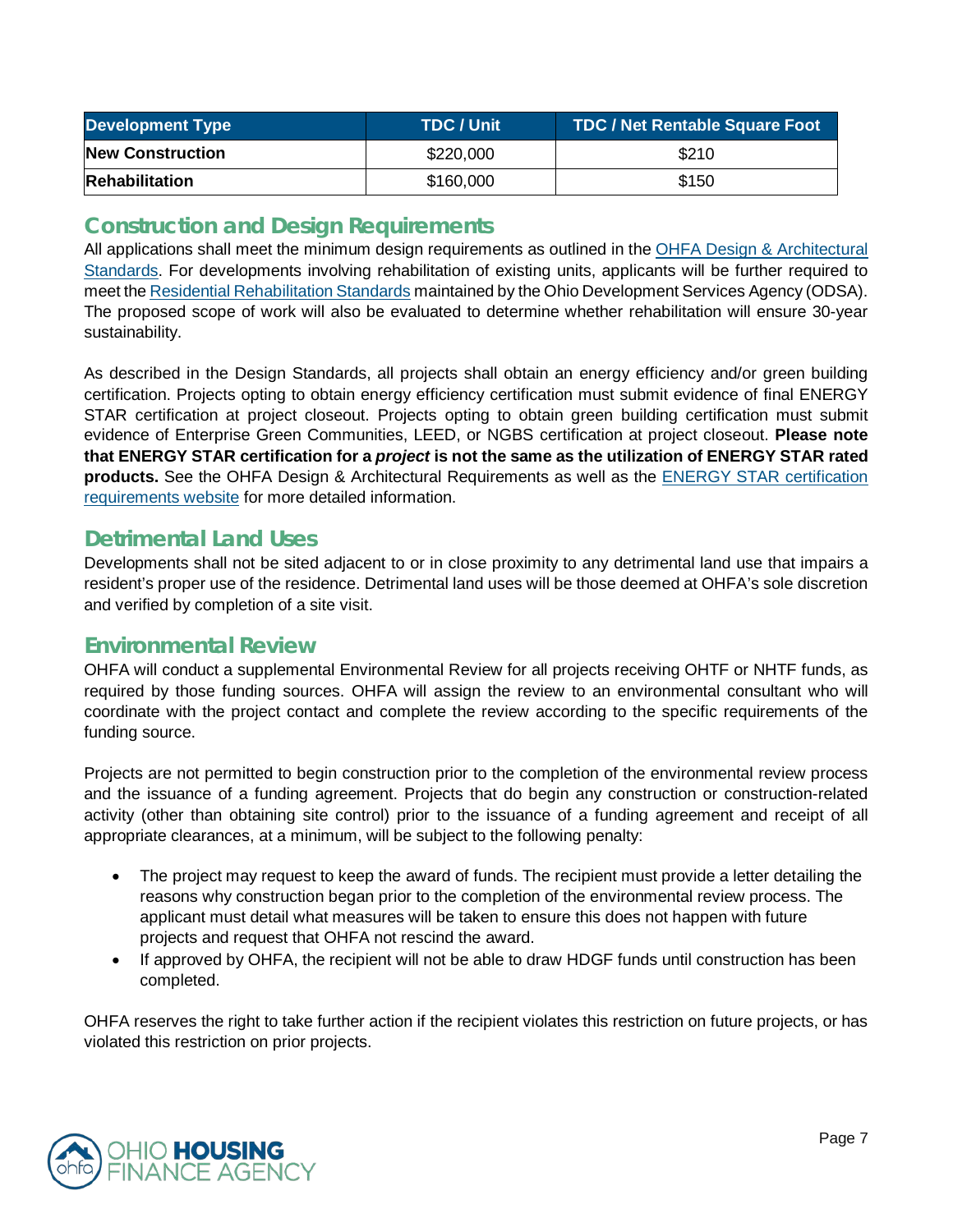# <span id="page-7-0"></span>**Lead-Based Paint Strategy**

All projects originally constructed prior to 1978 must adhere to the Lead-Based Paint Guidelines (found in the annual Ohio Consolidated Plan) maintained by ODSA. Such projects must submit a lead-based paint strategy that includes the following:

- Whether or not the properties have been tested for lead-based paint.
- If the units/buildings have been tested, describe the test results. If the project has not been tested, describe how an estimated cost for testing was derived, and confirm that these costs were incorporated in the project's development budget.
- Describe how the cost of treating lead-based paint will be covered by the project budget, and how the cost to treat it was estimated.
- Describe the availability of licensed lead testers, contractors and workers in the area. If there is a shortage of licensed personnel, describe how that might that impact the construction of the project, including timeline. Also describe what strategies will be used to find licensed personnel.

For ODSA's Lead-Based Paint Guidelines, please contact the Office of Community Development (OCD) at ODSA.

# <span id="page-7-1"></span>**Scattered Site Definition and Requirements**

A development qualifies as scattered site if there are 10 or more sites and 50 percent or fewer of those sites are contiguous. All sites represented in the application must be within the boundaries of a single Primary Market Area (PMA).

# <span id="page-7-2"></span>**Wage Rate Compliance**

Funding from OHTF and NHTF may be subject to Ohio's Residential Prevailing Wage Rates as detailed in [ORC 176.05.](http://codes.ohio.gov/orc/176.05) Applicants are encouraged to review these requirements and, if necessary, contact the Bureau of Wage & Hour Administration within the [Ohio Department of Commerce, Division of Industrial Compliance](https://www.com.ohio.gov/dico/default.aspx) for a determination. OHFA reserves the right to require developers who have not had experience in Wage Rate Compliance to partner with an experienced developer or to identify an experienced consultant.

# <span id="page-7-3"></span>**Rent and Income Restrictions**

OHFA defines affordable as affordable to and occupied by households at or below 80 percent AMI. All developments must commit to the following rent and income restriction(s), based on the location and funding source of the proposed project. See [Appendix B](#page-23-0) for further instruction on calculating assisted and restricted units.

- 1. All projects that include **OHTF** funding must meet the following rent and income restrictions:
	- *HUD Participating Jurisdiction*: A minimum of 40 percent of the affordable units must be affordable to and occupied by households with incomes at or below 50 percent of AMI; or
	- *Non-HUD Participating Jurisdiction*: A minimum of 35 percent of the affordable units must be affordable to and occupied by households with incomes at or below 50 percent of AMI.

*AND*

- All projects will be required to include units that meet HUD's High and Low HOME Rent Requirements.
- 2. All projects that include **NHTF** funding must commit to the rent restriction below, as set forth in the current NHTF Allocation Plan, which is the greater of:

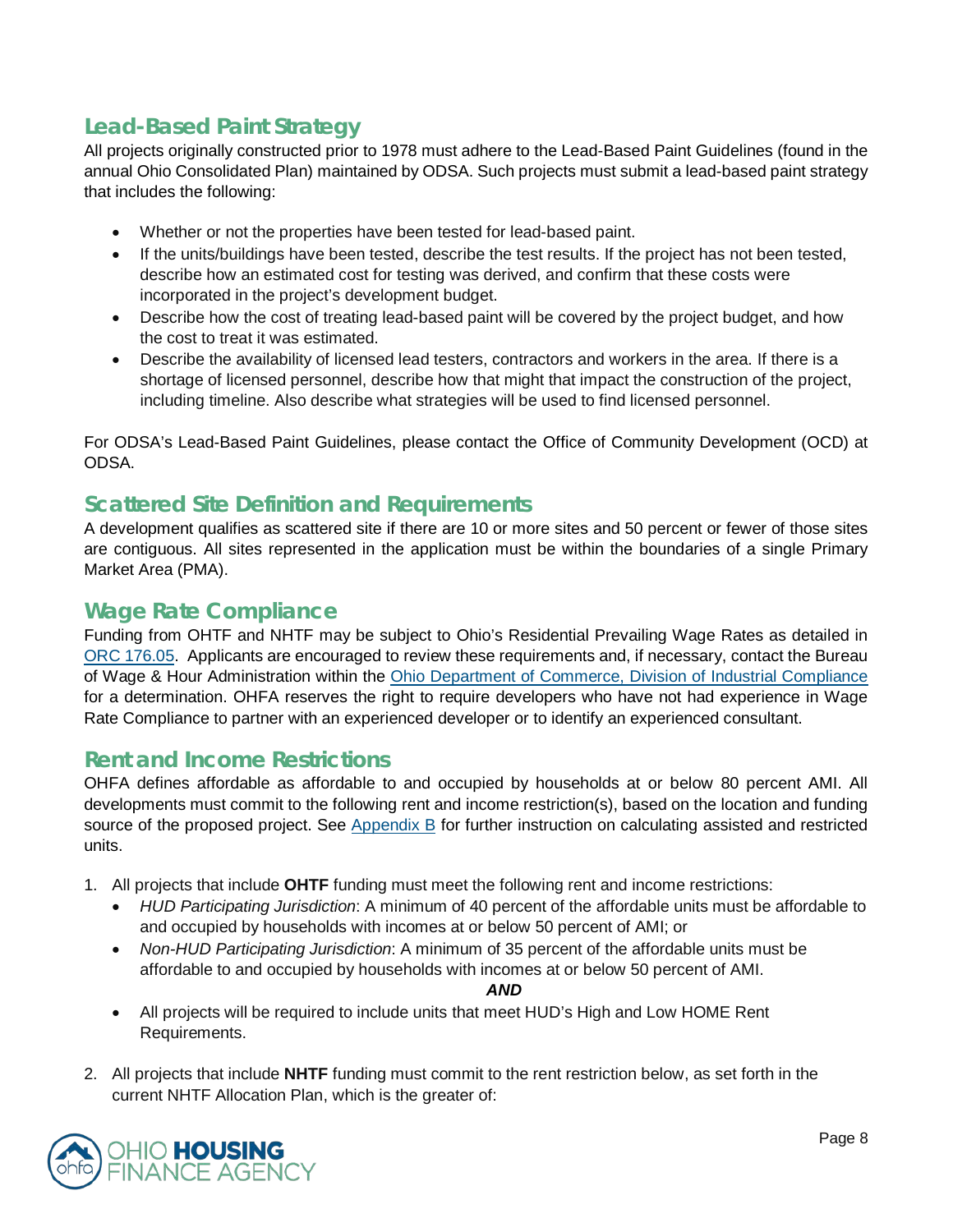- 10 percent of the affordable units must be both affordable to and occupied by households with incomes at or below 30 percent of AMI; or
- 5 units which are both affordable to and occupied by households with incomes at or below 30 percent of AMI.

Developments utilizing both OHTF and NHTF funding must incorporate the rent restrictions for each funding type without overlap.

# <span id="page-8-0"></span>**Financing Terms**

The following requirements will apply to each award type:

# **OHTF Loans**

- Two percent interest will be charged unless otherwise agreed to by OHFA.
- Loan will mature at the end of the affordability period, which is defined as 30 years.
- Collateral will be a subordinate mortgage. OHFA must be in second or shared-second lien position unless otherwise agreed to by OHFA based upon good cause and sufficient supporting documentation.
- Payments will be based on a percentage of the cash flow as defined by OHFA. If loan payments flow from a third party to the HDGF recipient, they will be excluded from cash flow analysis provided they are transferred to OHFA in full. Any remaining balance on the HDGF loan will be due as a balloon payment at the end of the term or upon sale, whichever is first. On a case-by-case basis, OHFA may agree to subordinate to other government investors and accept payments consistent with their terms.
- Loan interest will accrue and repayment obligations will start following the closeout of the project, regardless of the Placed-in-Service date. Closeout means the HDGF recipient leased the assisted units, provided the appropriate documentation to OHFA, and OHFA has approved the documentation as evidenced by a closeout letter from the Analyst.

# **OHTF Grants**

Grants must be requested by the applicant, including Permanent Supportive Housing applicants, and are available only if all the following conditions are met:

- The eligible applicant is the controlling general partner and is a  $501(c)(3)$  or  $501(c)(4)$  entity;
- At least 20 percent of the units in the development will be occupied by and affordable to households at or below 35 percent of AMI;
- The recipient treats the funds as a grant for tax purposes;
- The recipient does not loan the funds to the development, but treats it as a grant or capital contribution; and
- Cash flow demonstrates the project cannot support debt.

# **NHTF Loans**

NHTF awards are structured as a deferred loan with payment due on sale. The mandatory rental affordability period and the loan term are a minimum of 30 years. The interest rate is 0.00 percent. Additional requirements are set forth in HUD's Interim Rule at 24 CFR Parts 91 and 93 and Interim Rule FR-5246-I-03.

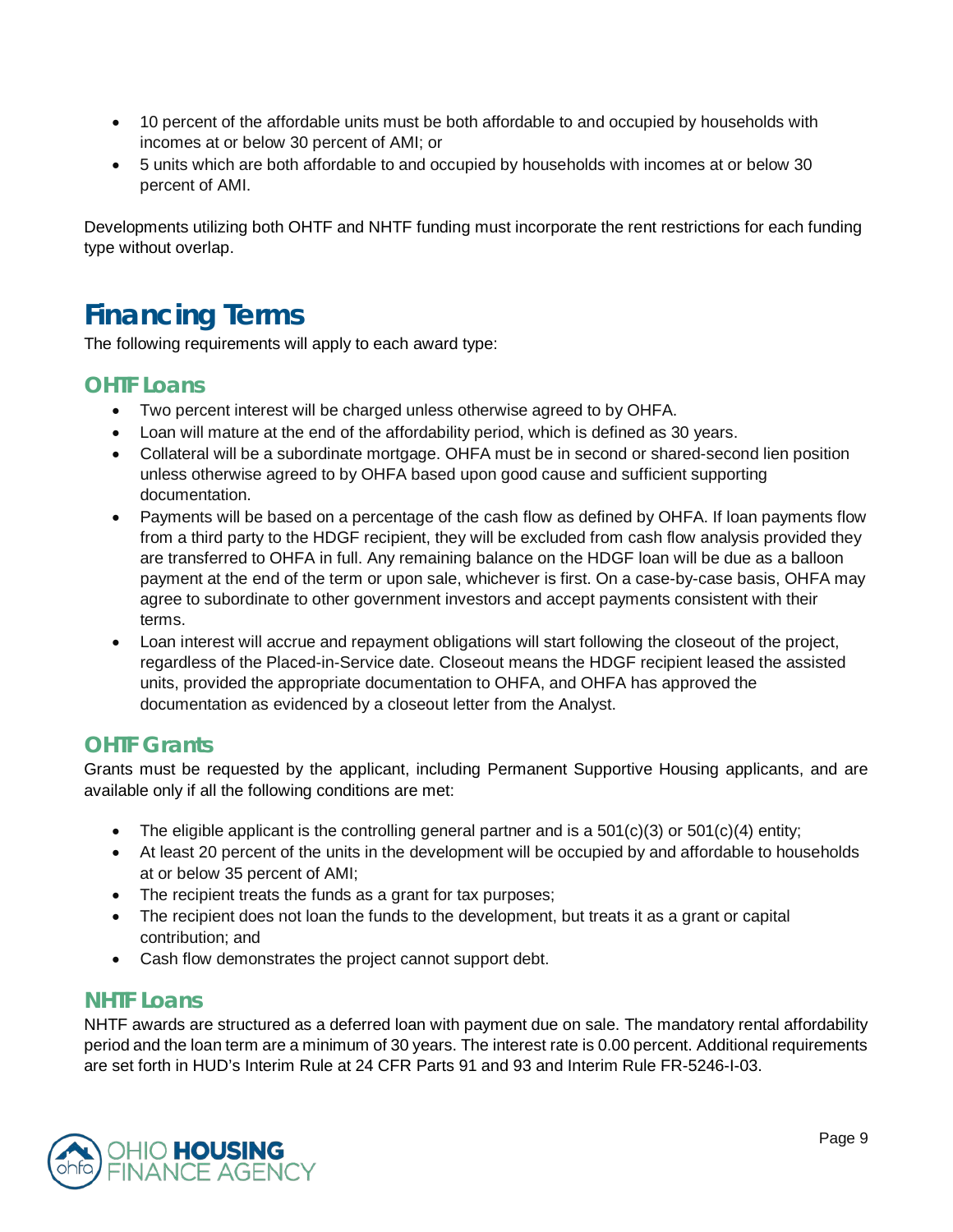# <span id="page-9-0"></span>**Program Calendar**

| <b>HDGF Calendar</b>                                                                         |                                                                       |  |
|----------------------------------------------------------------------------------------------|-----------------------------------------------------------------------|--|
| April 1, 2020                                                                                | Release of HDGF Guidelines                                            |  |
| May 4, 2020                                                                                  | First date OHFA will accept an Intent to Apply and Exception Requests |  |
| <b>July 30, 2020</b>                                                                         | Last date OHFA will accept an Intent to Apply                         |  |
| 90 days after invitation                                                                     | Application package due                                               |  |
| November 2020<br>Last date OHFA will accept Application packages from those invited to apply |                                                                       |  |
| February-May 2021<br>Multifamily Committee Meeting/Presentation                              |                                                                       |  |
| February-May 2021                                                                            | <b>OHFA Board Decision</b>                                            |  |

Deviation from the above noted timeline may result in the application being removed from consideration.

# **Application Deadline**

OHFA will accept applications as noted in the Calendar above or until all resources have been committed, whichever occurs first. Once received, an application will be assigned to an OHFA Analyst for review. If the application substantially meets OHFA's program and underwriting requirements, the applicant will have the opportunity to correct any minor deficiencies before being invited to submit a full application.

Applications that do not meet OHFA's program and underwriting requirements will be rejected. OHFA reserves the right to schedule a meeting with the applicant to determine whether or not additional training and technical assistance will allow the project to be successful.

Applications will be reviewed as they are received. Weekly updates will be posted to OHFA's website describing applications that have been invited to move forward, the amount of funds that have been reserved, and how much funding remains available. The application window will close on July 30, 2020 or after all funds have been reserved. At that time, OHFA will release formal notification that no additional applications will be accepted. Funds not awarded through the HDGF program will be shifted to the BGF program.

# **Fees**

OHFA will assess the following non-refundable fees. Fees must be submitted with the respective item, as noted below.

| <b>Item</b>                              | <b>Fee</b>                                 |
|------------------------------------------|--------------------------------------------|
| Notice of Intent to Apply Fee            | \$250                                      |
| <b>Application Fee</b>                   | \$500 per application                      |
| <b>NHTF Application Fee</b>              | \$0 - Separate NHTF fee no longer required |
| <b>Amendments to a Funding Agreement</b> | \$1,000 per request                        |
| <b>Extensions of a Funding Agreement</b> | \$1,000 per extension                      |

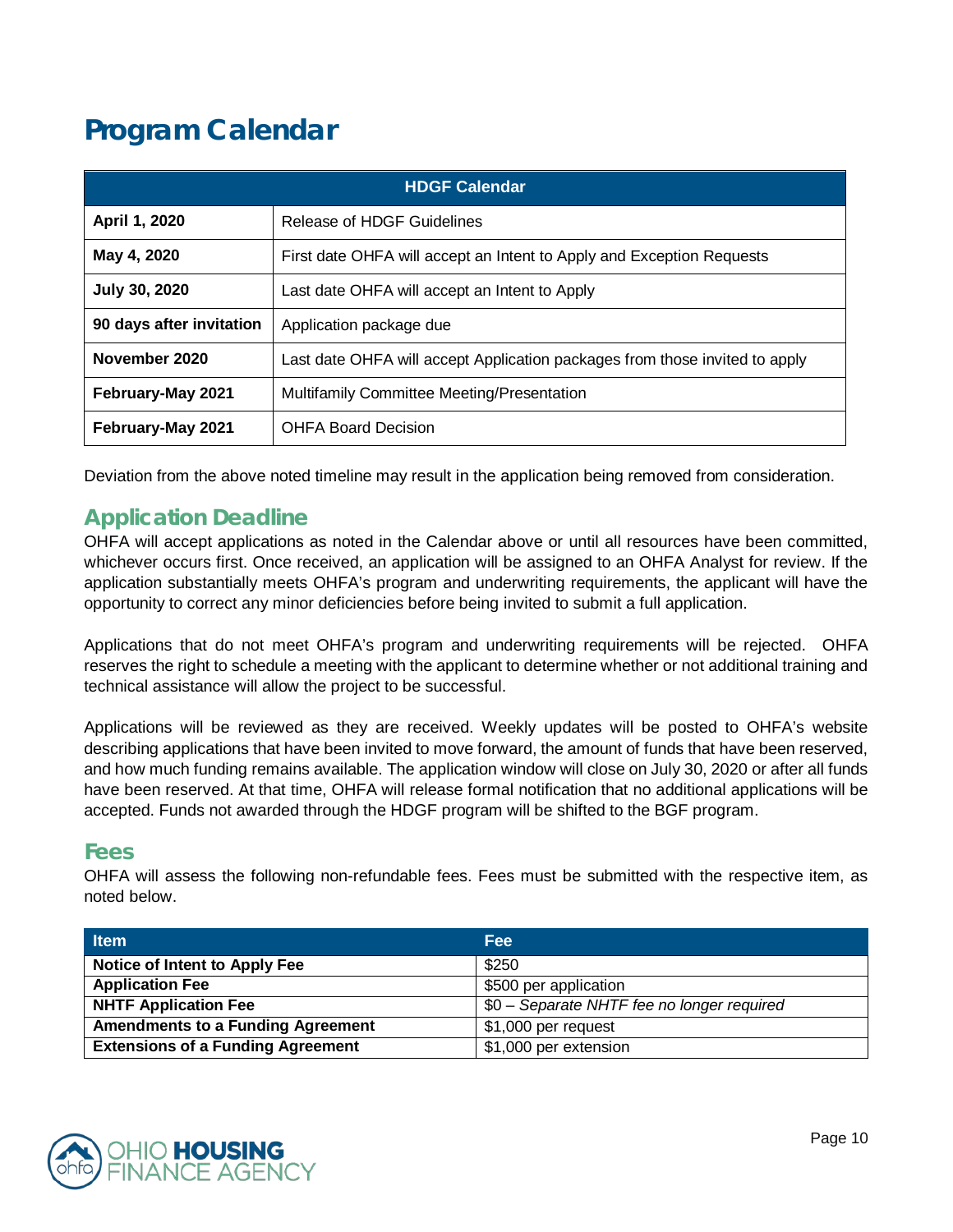# **Training and Technical Assistance**

Training and technical assistance will be available to all applicants invited to submit a full application. Potential applicants must have completed the Gap Financing Application to the greatest extent possible prior to requesting training and technical assistance. Analysts will be able to assist potential applicants by answering questions about the Gap Financing Application, troubleshooting errors and providing clarification on requirements.

# <span id="page-10-0"></span>**Project Stages**

Those considering applying to the HDGF program should be aware of the various stages an application/project will move through. These stages include, but are not limited to:

- **1. [Notice of Intent to Apply/Exception Requests](#page-10-1)**
- **2. [Application Submission](#page-12-0)**
- **3. [Review and Approval](#page-18-0)**
- **4. [HDGF Closing](#page-19-0)**
- **5. [Construction and Project Administration](#page-19-1)**
- **6. [Project Closeout](#page-20-0)**
- **7. [Compliance Monitoring](#page-21-0)**

Please review the requirements for each stage of the HDGF process. **Applicants should not submit an Intent to Apply if they will not be able to meet the final application requirements, as described in further detail in #2. Application Submission.** 

### <span id="page-10-1"></span>**1. Notice of Intent to Apply**

The Notice of Intent to Apply may be submitted at any time; however, it must be submitted at least thirty days prior to the submission of a full application package. Submissions must be on a compact disc, organized and formatted according to the index specified in the Gap Financing Application.

The completed package must be submitted to:

Ohio Housing Finance Agency Office of Multifamily Housing, Development Division Operations Manager 57 East Main Street Columbus, Ohio 43215

The Notice of Intent to Apply shall include the following items:

#### **Submission Requirements - Notice of Intent to Apply**

#### **1. Gap Financing Application (GFA)**

Completed in its entirety, including signed Program Certification.

#### **2. Design and Construction Features Form**

A completed and signe[d Design and Construction Features Form \(HDGF-specific\),](https://ohiohome.org/ppd/documents/DesignConstruction-HDGF-2020.pdf) available on th[e OHFA website.](https://ohiohome.org/ppd/resources.aspx)

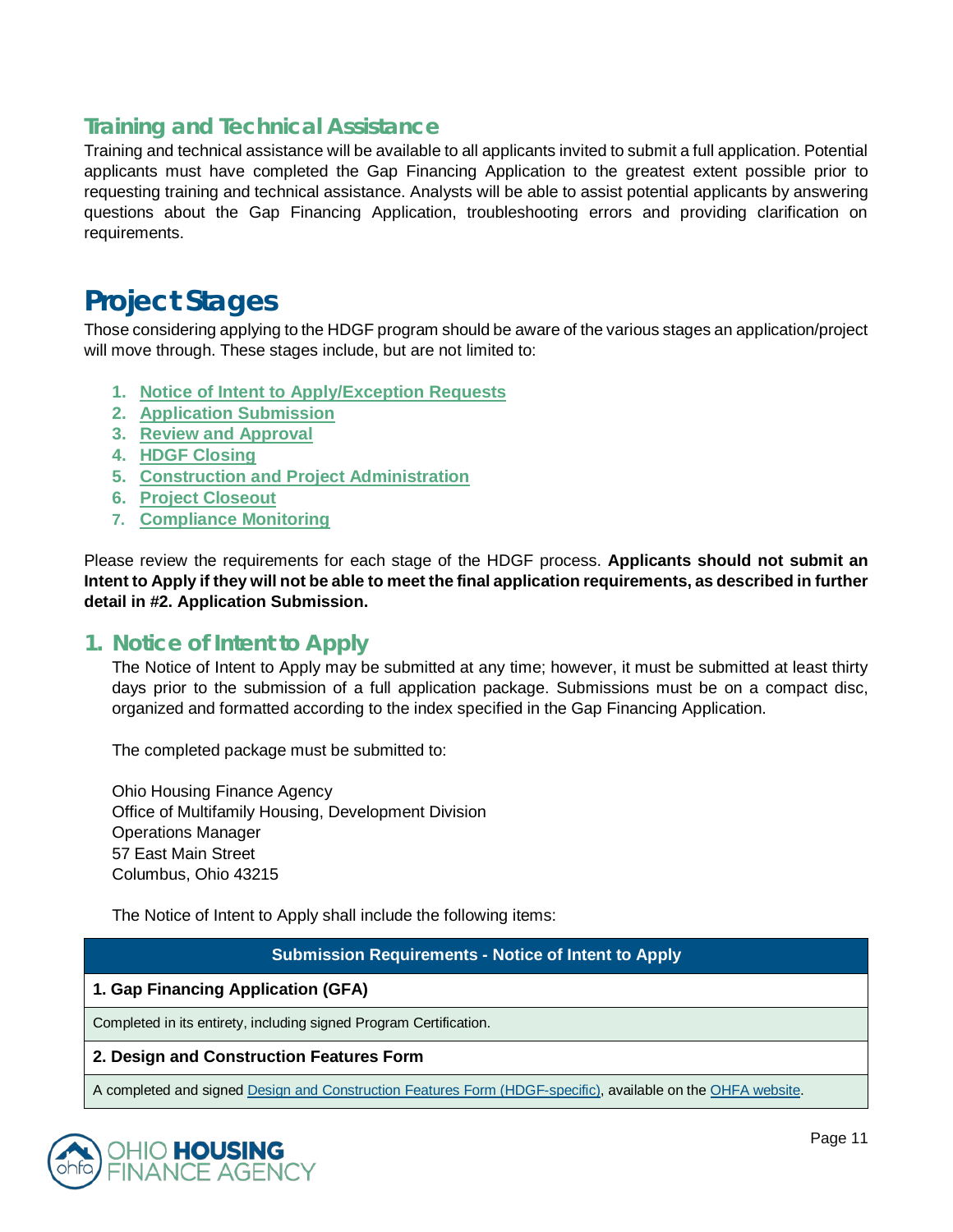#### **3. Experience and Capacity information**

Resumes, Organizational charts, and any other information detailing Experience and Capacity.

#### **4. Exception Requests**

Complete[d Exception Request form](https://ohiohome.org/ppd/documents/ExceptionRequestForm2020-HDGF.pdf) and any required supporting documentation, if applicable.

#### **5. Site Information**

Relevant site information, including a detailed map clearly depicting the physical location of the site, the nearest intersection, and all roads leading to the site.

#### **6. Notice of Intent to Apply fee**

\$250 fee, payable by check or money order to the Ohio Housing Finance Agency. Project name must be included on the memorandum line.

OHFA will review the information provided to determine whether or not the proposed project is consistent with the program requirements and the development team has the necessary experience and capacity to participate in the program.

If OHFA determines these criteria have been met, the applicant will receive written confirmation that funds have been reserved and they may submit a full application. The correspondence will identify the name of the assigned OHFA Development Analyst as well as the deadline for submission of the full application package. The applicant will be offered the opportunity to participate in a Development Next Steps Meeting.

If OHFA determines the submission substantially meets the program requirements but has errors or minor omissions that need clarification, the applicant will be required to attend a meeting with OHFA staff to discuss the project. If, after the meeting, OHFA determines the issues can be resolved, OHFA will provide written confirmation that funds have been reserved and invite the applicant to submit a full application package. The correspondence will identify the name of the assigned OHFA Development Analyst as well as the deadline for submission of the full application package. The applicant will be offered the opportunity to participate in a Development Next Steps Meeting.

Applicants who have never worked with OHFA on prior projects will be required to participate in a Development Next Steps Meeting.

Applicants whose submission is substantially incomplete to the extent OHFA cannot complete a preliminary underwrite or determine whether or not the project meets program requirements will receive written confirmation that they will not be invited to submit a full application package. The correspondence will provide detail explaining OHFA's decision and the applicant will be given the opportunity to meet with OHFA staff to discuss ways in which the application may be improved.

#### **Exception Requests**

Exception requests are to be submitted with the Notice of Intent to Apply using the [OHFA Exception](https://ohiohome.org/ppd/documents/ExceptionRequestForm2020-HDGF.pdf)  Request Form [specific to the HDGF program.](https://ohiohome.org/ppd/documents/ExceptionRequestForm2020-HDGF.pdf) Exceptions will be considered only for those items specifically allowed on the Exception Request Form.

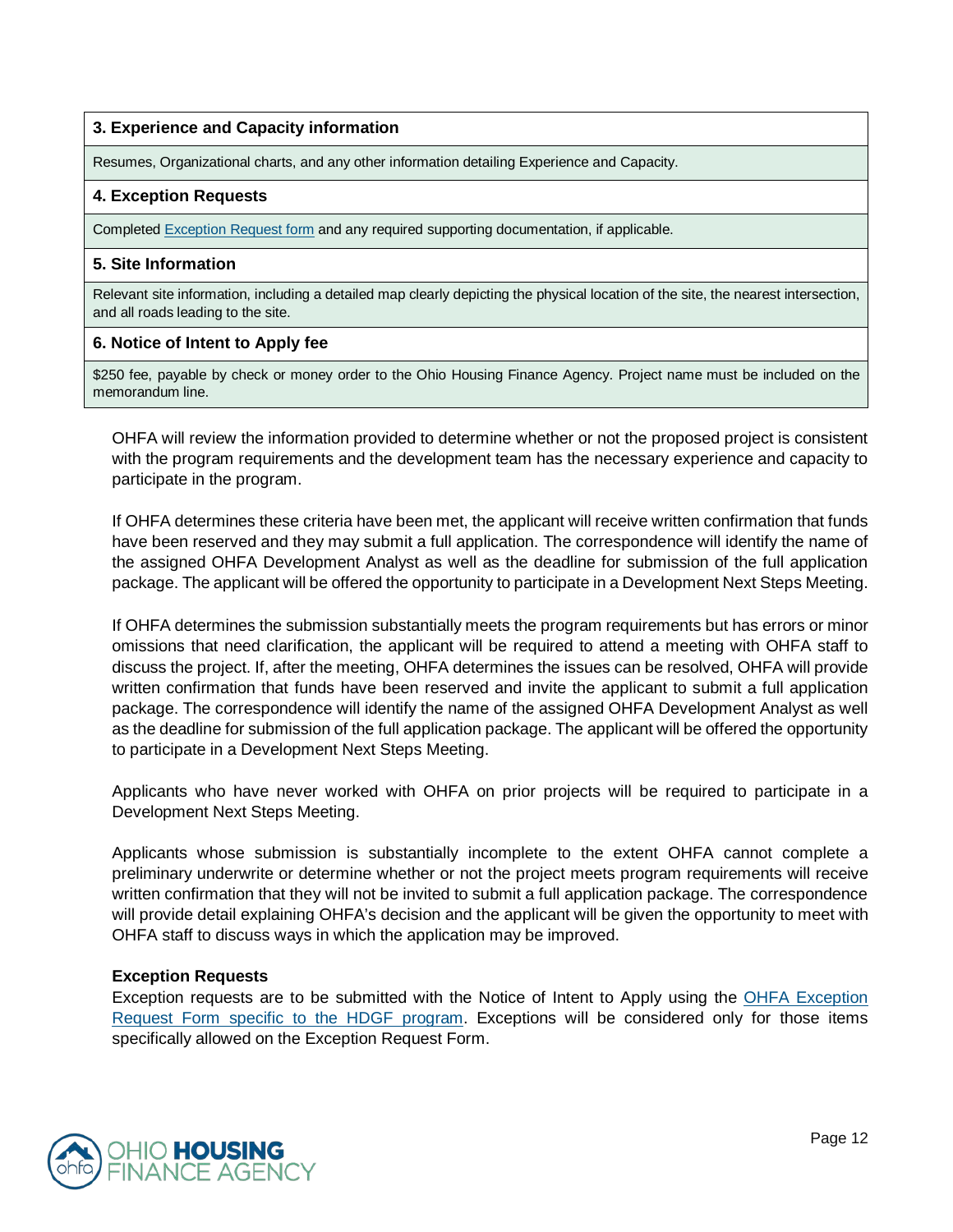# <span id="page-12-0"></span>**2. Application Submission**

Once the applicant receives written confirmation that HDGF funds have been reserved, they are able to submit a full application package. All applicants shall submit the documents as detailed in these guidelines and the Gap Financing Application. Submissions must be on a compact disc, organized and formatted according to the index specified in the Gap Financing Application. Applications must be complete and consistent with all supporting documentation. OHFA may remove any application that is incomplete, inconsistent and/or illegible from further consideration.

The completed application package, including required supporting documentation, must be submitted to:

Ohio Housing Finance Agency Office of Multifamily Housing, Development Division Operations Manager 57 East Main Street Columbus, Ohio 43215

A full application package must include the following:

#### **Submission Requirements – Full Application**

#### **1. Application Fee**

\$500 fee, payable by check or money order to the Ohio Housing Finance Agency. Project name and tracking number must be included on the memorandum line.

#### **2. Gap Financing Application**

The GFA excel document must be complete, including the NHTF Workbook.

#### **3. Appraisal**

An As-Is Appraisal, completed in accordance with the Appraisal Requirements as outlined in the Multifamily Underwriting [Guidelines,](https://ohiohome.org/ppd/documents/2020-MultifamilyUnderwritingGuide.pdf) for all development site(s) represented in the application.

Developments that do not identify any acquisition costs in the development budget are exempted from this requirement.

#### **4. Architectural Plans**

Requirements for final architectural submissions are outlined in the [OHFA Design & Architectural Standards.](https://ohiohome.org/ppd/documents/2020-DAS-Final.pdf)

All architectural plans must be approved by the OHFA Architect in accordance with the requirements set forth in the above standards. OHFA reserves the right to require modifications to architectural plans.

#### **5. Articles of Incorporation** *(nonprofits only)*

Nonprofit Articles of Incorporation, including evidence of 501(c)3 or (c)4 status, as appropriate.

#### **6. Audited Financial Statements** *(existing units only)*

If the project includes existing units under the same ownership and/or management, the applicant must provide audited financial statements for the existing project. The audited financial statements may not be in an audit portfolio with other properties; however, OHFA will consider exceptions to this requirement. If awarded HDGF funds, all future audited financial statements shall be for the development alone and not as part of a portfolio.

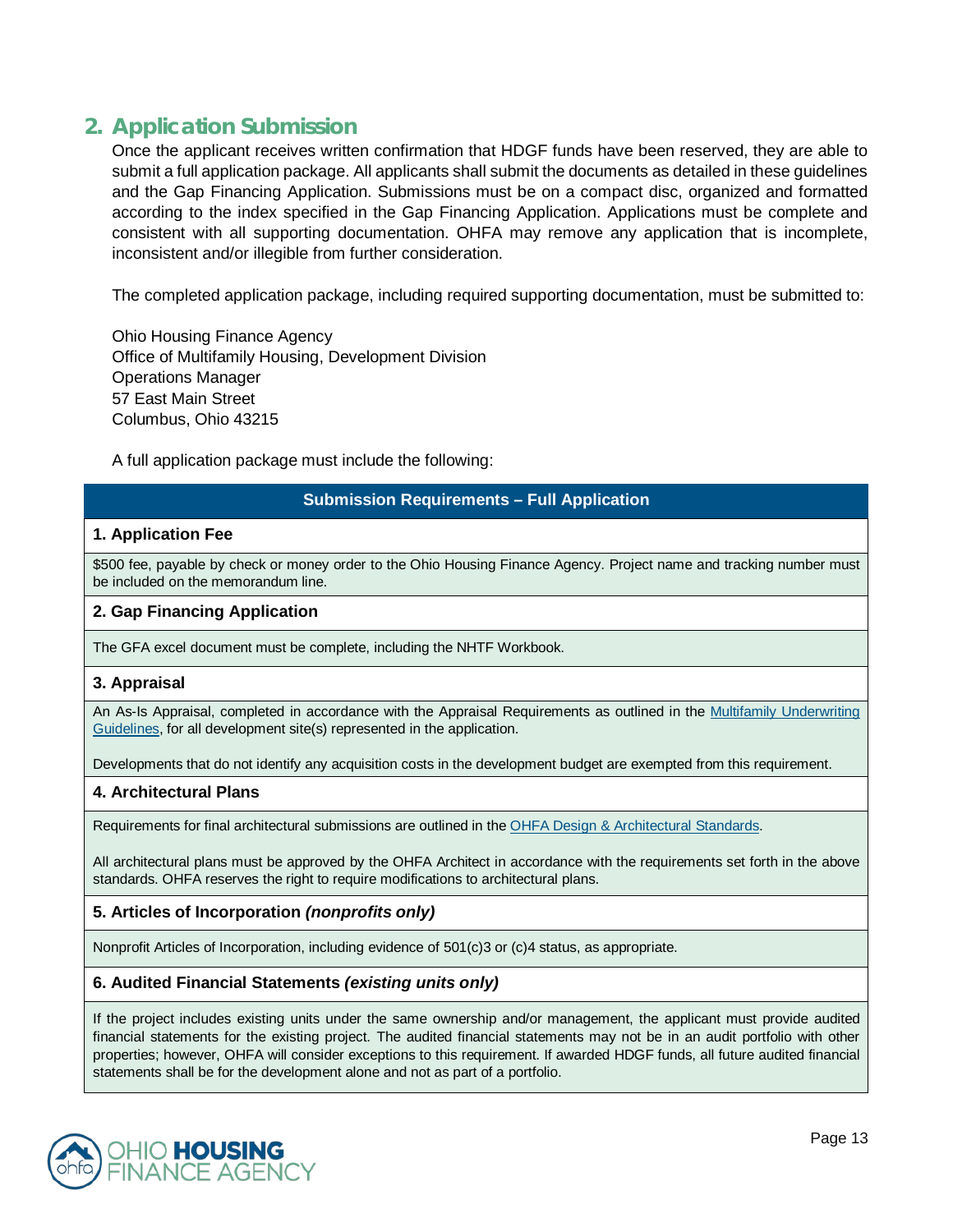#### **7. Authorization to Release Tax Information**

A completed [Authorization to Release Tax Information Form](https://ohiohome.org/ppd/documents/TaxReleaseAuthorization.pdf) for all general partners. OHFA will use this information to determine if an entity with ownership interest in the development has outstanding tax liens with the State of Ohio.

#### **8. Board Resolution** *(nonprofits only)*

If the applicant is a nonprofit, the application package must include a board resolution authorizing an application for HDGF resources. The resolution must authorize the application for HDGF, must specify the amount of the request and must identify the individuals authorized to execute legal documents on behalf of the nonprofit.

#### **9. Capital Needs Assessment and Scope of Work** *(existing units or adaptive reuse only)*

Applications for the rehabilitation of existing housing units or adaptive reuse of buildings not originally constructed as housing must submit a Capital Needs Assessment and Scope of Work for all buildings. OHFA will use this assessment to determine whether the costs indicated in the application are appropriate for the level of rehabilitation required.

The assessment must conform to the Physical Capital Needs Assessment Standards contained in th[e Multifamily Underwriting](https://ohiohome.org/ppd/documents/2020-MultifamilyUnderwritingGuide.pdf)  [Guidelines,](https://ohiohome.org/ppd/documents/2020-MultifamilyUnderwritingGuide.pdf) including the use of th[e OHFA PCNA Table of Contents.](https://ohiohome.org/ppd/documents/PCNA-TableofContents.pdf) 

#### **10. Changes from Intent to Apply**

OHFA must approve any changes made to the project after the Intent to Apply has been reviewed and funds have been reserved. These changes must be detailed in narrative form and submitted with the full application package.

Substantive changes may include, but are not limited to, changes in ownership or development team, design, construction or configuration, site(s) (excluding scattered site developments), and changes to targeted populations including special needs populations. Such changes may be permitted only at OHFA's discretion.

Applicants may submit this narrative prior to submitting the application. This will allow applicants time to review options in the event OHFA does not approve a proposed change.

#### **11. Community Outreach**

The application shall include both a Community Outreach Plan and documentation or other evidence that it was completed. The Community Outreach Plan and its exhibits must include the following clearly labeled components:

- **List of Stakeholders Notified.** Stakeholders notified may include, but are not limited to, residents, businesses, local elected officials, police and fire departments, community development corporations and/or nonprofit community organizations.
- **Stakeholders Notification Method.** OHFA recommends the notification method include posting notices in libraries or other public spaces where residents or potential residents may frequent, public meetings, design charrettes, and/or notices in local papers and social media. Outreach notifications need not identify the population proposed to be served; however, OHFA encourages as much transparency in the outreach process as is practicable.
- **Copies of all Materials.** The applicant shall provide copies of written notices placed or published, presentations or meeting materials, including any sign-in sheets from any public meetings, and support or opposition letters from community groups or contacts established through the outreach process.
- **Description of Stakeholder Feedback & Developer Response.** Applicant shall provide a summary of the feedback received, a description of how stakeholder feedback was analyzed and if and how it was incorporated into project plans.

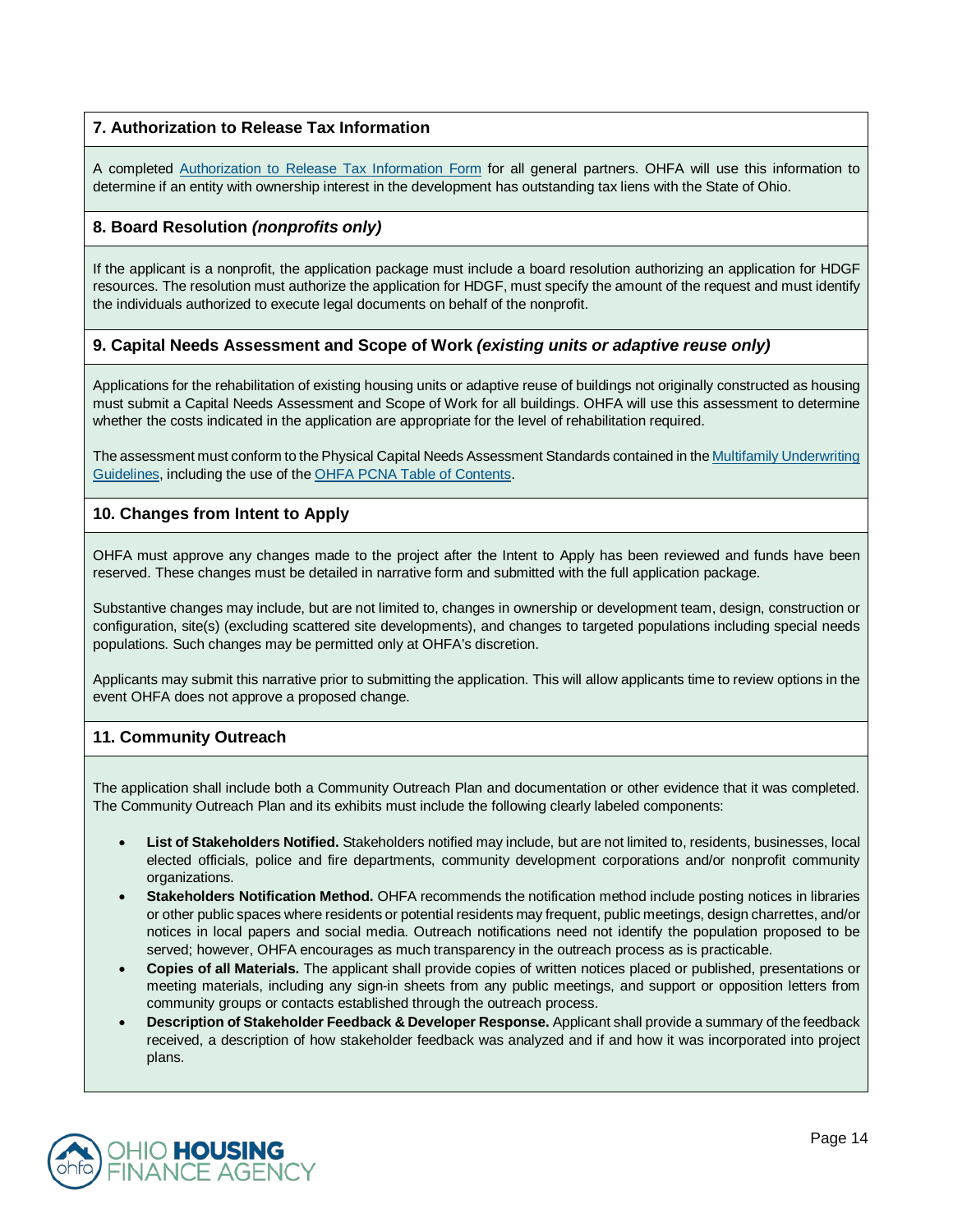#### **12. Design and Construction Features Form**

A completed and signed [Design and Construction Features Form](https://ohiohome.org/ppd/documents/DesignConstruction-HDGF-2020.pdf) (HDGF-specific), available on the [OHFA website.](https://ohiohome.org/ppd/resources.aspx) Information included in this document must be updated as needed from the information submitted with the Intent to Apply, and must match the information in the 80% architectural plans.

#### **13. Development Team Consultant Statement**

Applicants must provide a statement regarding the development consultant(s) that includes:

- Their credentials and development experience;
- Their role in the project;
- Scope of their authority to negotiate for and bind the development team; and
- A summary of all projects they are currently advising and the scope of those agreements.

#### **14. Exception Requests**

Applicants must submit copies of any exception requests approved by OHFA.

#### **15. Evidence of Site Control**

If the current owner is the applicant, the application shall include copies of the executed and recorded deed(s) at the time of application.

If the current owner is not the applicant, then evidence of site control must be submitted. Acceptable forms of site control include, but are not limited to, a purchase contract, a purchase option or a lease option for a minimum term of 35 years. With respect to option agreements, the application must include evidence of the agreement to purchase the property within a specified time period. Evidence of site control may not expire until June 30, 2021 or other date approved by OHFA.

If parcels will be acquired from a city land bank, a copy of the final city council resolution, city council ordinance, letter from a board of control or designated official, or contingent purchase agreement approving the legal description and transfer of all applicable sites will also be accepted. If parcels will be acquired from a county land bank, a letter from the board of control or a designated official approving the transfer of all applicable sites may be submitted as evidence of site control.

OHFA reserves the right to require additional documentation that evidences proper site control.

It is important to note that a reservation of funds provided following the Notice of Intent to Apply is site-specific. If the applicant cannot acquire the site, the reservation of funds or the funding agreement will be cancelled.

#### **16. Federal Tax Identification Number**

The application shall include evidence that a Federal Tax Identification Number (FTIN) has been obtained for the ownership entity.

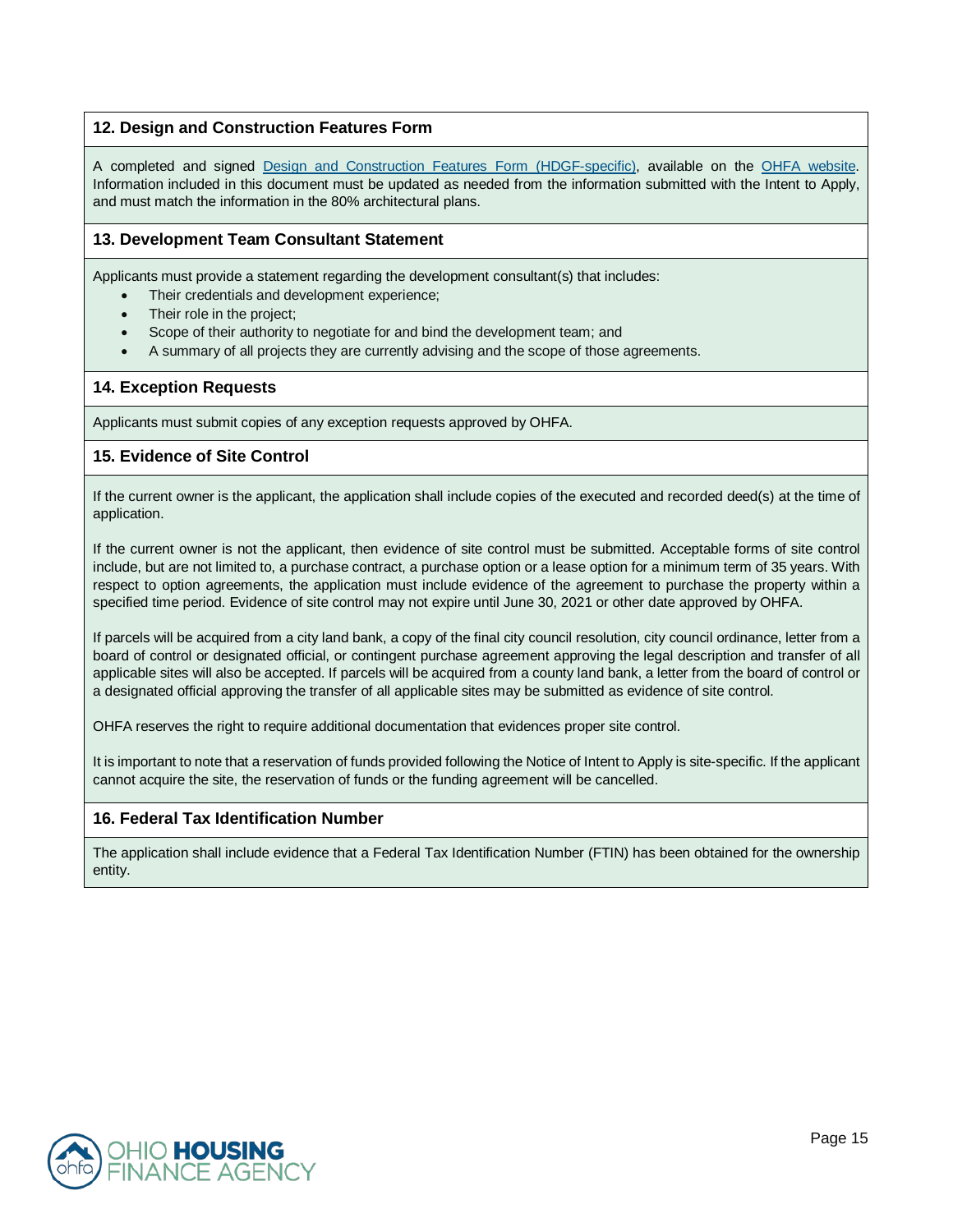#### **17. Financial Commitments**

All non-OHFA sources of debt and equity, including any project-based rental subsidies, must be evidenced by a commitment letter or other acceptable documentation in lieu of a commitment. All commitment letters must indicate the following:

- Loan or grant amount;
- Loan term and amortization schedule/term (and/or payment requirements);
- Interest rate;
- Fees associated with the loan or grant;
- Reserve requirements; and
- Lien position of the loan.

**Conditional financial commitments, including those for a competitive source that has been applied for but not yet awarded, will not be accepted.** Applicants may be permitted to replace committed funding as identified in the final application with other sources later in the development process, but the final application must reflect committed funding only.

If an existing loan will be assumed or restructured, the applicant must provide supporting documentation detailing the terms and conditions of any assumed or restructured debt including the current outstanding balance.

#### **18. Lead-Based Paint Strategy**

The application shall include a Lead-Based Paint Strategy as detailed in th[e Program-specific Policies](#page-7-0) section.

#### **19. Legal Description(s)**

The application shall include a legal description in Microsoft Word format of each parcel that will be included in the development. The description(s) shall include the street address and permanent parcel number of each parcel. Any lot splits or subdivisions must be completed prior to application.

#### **20. Letter of Support** *(if applicable)*

Any application for a project which provides rental units to persons with a developmental disability must include a written letter of support from the Ohio Department of Developmental Disabilities as well as from the County Board serving the area in which the project will be located.

Any application for a project which provides rental units to persons with severe and persistent mental illness must include a written letter of support from the Ohio Mental Health and Addiction Services Agency as well as from the County Board serving the area in which the project will be located.

#### **21. Market Study**

Market studies must be conducted by an OHFA-approved market study professional and updated or approved within 12 months of the relevant submission date. Applicants should refer to the Market Study Standards in th[e Multifamily Underwriting](https://ohiohome.org/ppd/documents/2020-MultifamilyUnderwritingGuide.pdf)  [Guidelines](https://ohiohome.org/ppd/documents/2020-MultifamilyUnderwritingGuide.pdf) for additional requirements.

Applications with 10 or fewer units may submit a written statement briefly summarizing market conditions in lieu of a formal market study. The statement shall be made by a third party not related to the development team, with significant knowledge of local market conditions including, but not limited to, a market study provider or a local government or social service organization serving the proposed population.

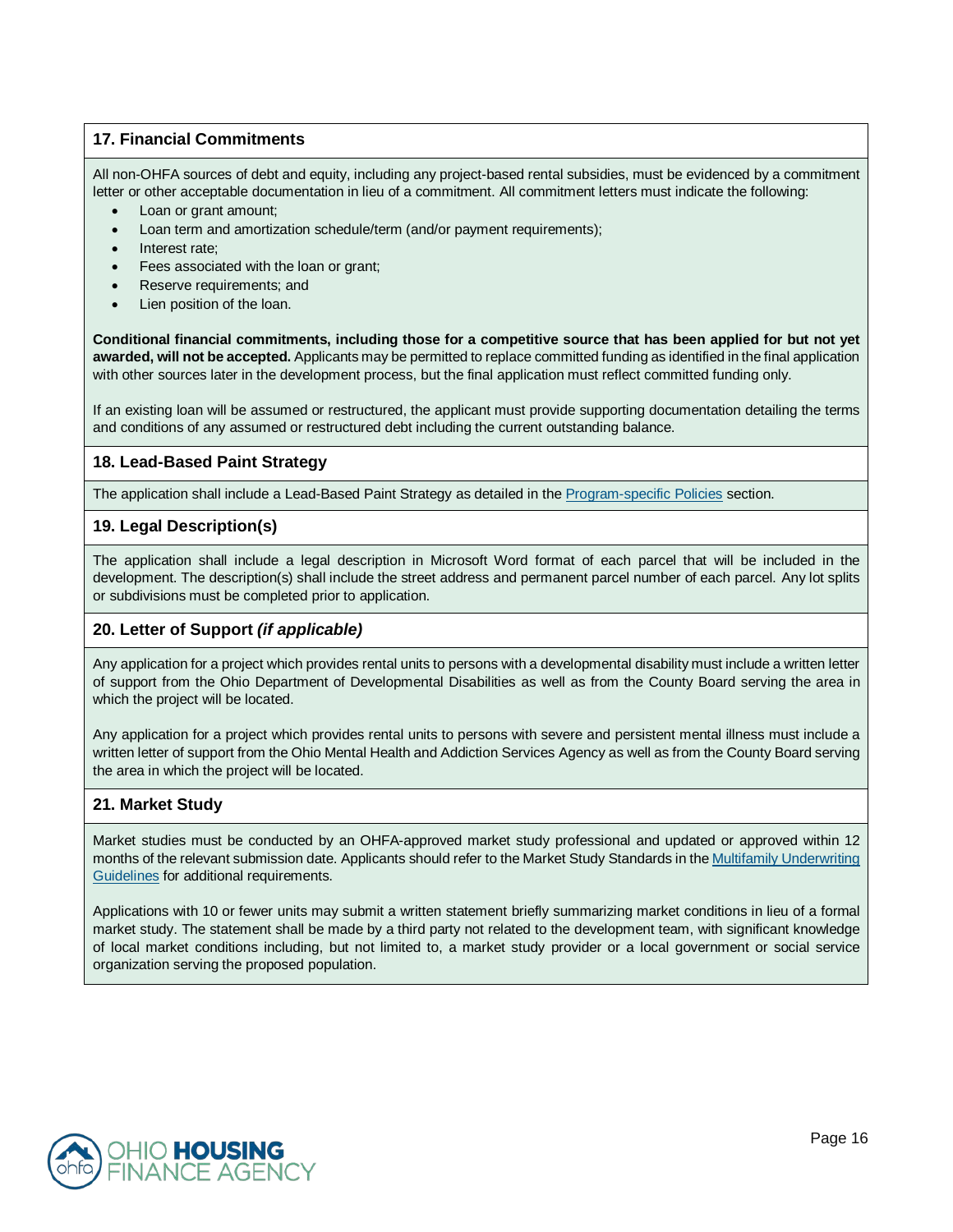#### **22. Notification to Statewide Accessibility Groups** *(newly affordable units only)*

Applicants proposing the construction or renovation of units that will be newly affordable shall notify all accessibility groups in the same county as the development that accessible housing is being proposed. A list of accessibility groups is available on th[e OHFA website.](https://ohiohome.org/ppd/data.aspx)

Applicants agree to accept referrals for prospective residents and consider design recommendations for the property. Copies of all correspondence between the applicant and accessibility groups shall be submitted to show compliance with these requirements. If requested by the accessibility group, the applicant shall provide the most current copy of the development's architectural plans prior to submitting the application.

Accessibility groups may report noncompliance with this requirement to OHFA at  $QAP@ohiohome.org$ . OHFA reserves the right to impose any remedy identified in the Penalties section as a result of noncompliance.

#### **23. Phase I Environmental Site Assessment**

A Phase I Environmental Site Assessment (ESA) conducted in accordance with the most current ASTM standard and dated within six months of the application deadline is required. OHFA reserves the right to reject any sites indicated to have environmental problems or hazards.

The Phase I ESA must include the following non-scope considerations as described in the ASTM Standard: Asbestoscontaining building materials; Radon; Lead-based paint; Lead-in-drinking water; Wetlands; and Mold.

#### **24. Program Certification**

A PDF of the signed Program Certification (tab in GFA) must be included.

#### **25. Public Notification** *(newly affordable units only)*

The application shall include evidence that the public notification process for local elected officials as outlined in Ohio Revised Code §175.07 was completed. Applicants are encouraged to contact the appropriate local government officials prior to submitting an application to inform these parties of details concerning the proposed project. OHFA will accept public comments about applications at any time and will consider public comments during the review process.

An applicant requesting funds shall provide the notice to any/all of the following that apply:

- 1. The chief executive officer and the clerk of the legislative body of any municipal corporation in which the project is proposed to be constructed or that is within one-half mile of the project's boundaries;
- 2. The clerk of any township in which the project is proposed to be constructed or that is within one-half mile of the project's boundaries; and
- 3. The clerk of the board of county commissioners of any county in which the project is proposed to be constructed or that is within one-half mile of the project's boundaries.

The applicant will use the [OHFA letter template](https://ohiohome.org/ppd/documents/PublicNotificationTemplate.doc) and include all information requested. The notification must state the applicant's intent to develop housing using OHFA funding. The notification must be in writing and sent via certified mail, return receipt requested.

The application shall include a copy of the stamped post office receipt, return receipt not required, for certified mail and copies of notification letters.

#### **26. Related Party Transaction Questionnaire**

The application shall include a completed [Related Party Transaction Questionnaire](https://ohiohome.org/ppd/documents/RelatedPartyTransactionQuestionnaire.pdf) for any transactions between related parties.

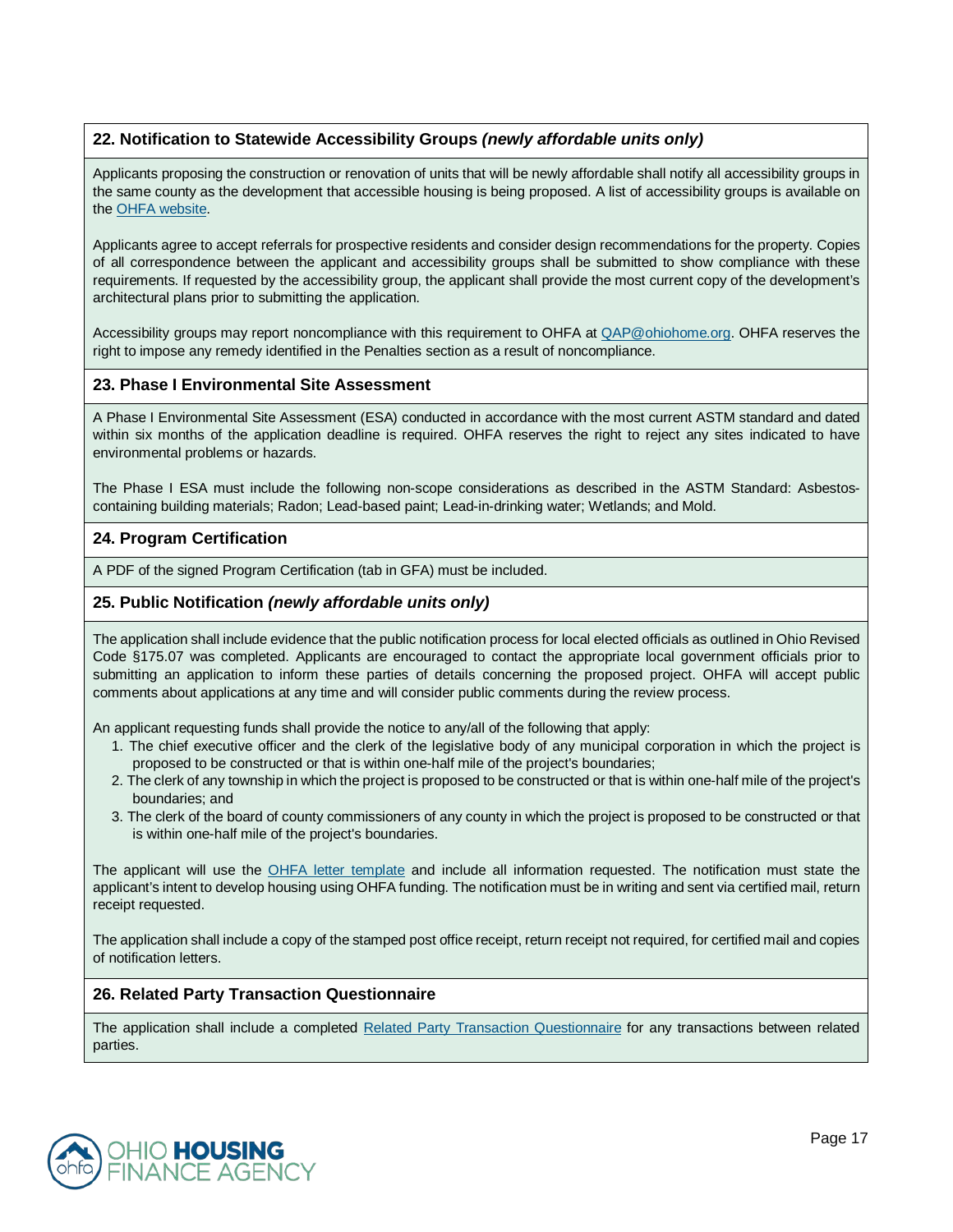#### **27. Relocation Plan and Forms** *(existing units only)*

Any development involving acquisition and rehabilitation of existing and occupied units that will *result in permanent displacement of any residents* shall submit a complete Acquisition, Relocation and Demolition Questionnaire and the Relocation Assistance Plan, available on th[e OHFA Guidelines, Applications and Forms webpage.](http://ohiohome.org/ppd/resources.aspx) OHFA reserves the right to prohibit, limit, or mitigate any permanent displacement based on the information contained in the Acquisition, Relocation and Demolition Questionnaire.

If a development will result in *resident relocation during the construction period*, the application will include a narrative detailing the tenant relocation plan or strategy. The narrative will address the method(s) for relocating residents, provide a breakdown of any associated costs and identify if tenants will be permanently displaced. The narrative must also include the current vacancy rate, outline current vs. future rents, and describe how any rent increases for will be implemented.

#### **28. Rental Subsidy Commitment (if applicable)**

Conclusive proof of commitment of the subsidy is required. Proof may include an executed commitment to enter into a binding agreement or a copy of the contract governing the transaction.

Rental Subsidy Commitments **must include, at minimum:**

- a. The number of units per bedroom size that will receive rent subsidies;
- b. The amount of rent subsidy that will be provided for each unit;
- c. If the subsidy will increase as rents increase;
- d. The history of success in receiving the rent subsidies;
- e. Statement of understanding that there is a 30-year rent restriction associated with the HDAP; and
- f. How long the subsidy will be provided (this could be as long as the Board has access to funding).

The commitment/contract rents must match what is in the GFA.

OHFA will only consider subsidy that is awarded to a specific project (project-based) by a third-party such as a housing authority, the U.S. Department of Agriculture Rural Development (USDA) or other entity. OHFA may issue guidance or require the use of template forms documenting the receipt of non-federal subsidies.

#### **29. Third Party Cost Estimate**

Itemized cost estimates from an unrelated third party are required to substantiate the construction costs in the development budget. To be an unrelated third party, there can be no identity of interest between the organization providing the qualified cost estimates and any organization with an ownership interest, including the developer, the general contractor, and any member of the development team, their subsidiaries or affiliates. The project architect may constitute an unrelated third party provided the above conditions are met. If any member of the development team or ownership has an identity of interest with the entity providing the qualified cost estimate, the identity of interest relationship must be disclosed.

Estimates must indicate the status of the design process (i.e. preliminary drawings, working drawings with outline specifications, full-scale drawings and specifications, etc.).

The unrelated third party must indicate which standards/codes were used in developing the cost estimates.

The unrelated third party must submit a signed statement certifying that the cost estimates for any rehabilitation work being done are sufficient to meet ODSA'[s Residential Rehabilitation Standards.](https://development.ohio.gov/files/cs/RRS%20and%20Commentary%20December%202014.pdf)

#### **30. Utility Allowance Information**

The application shall include utility allowance information consistent with the requirements of OHFA'[s Utility Allowance Policy.](https://ohiohome.org/compliance/documents/utilityallowancepolicy.pdf) Applicants may refer to the OHFA Utility Allowance Policy for guidance on methods available to calculate utility allowances for various project types.

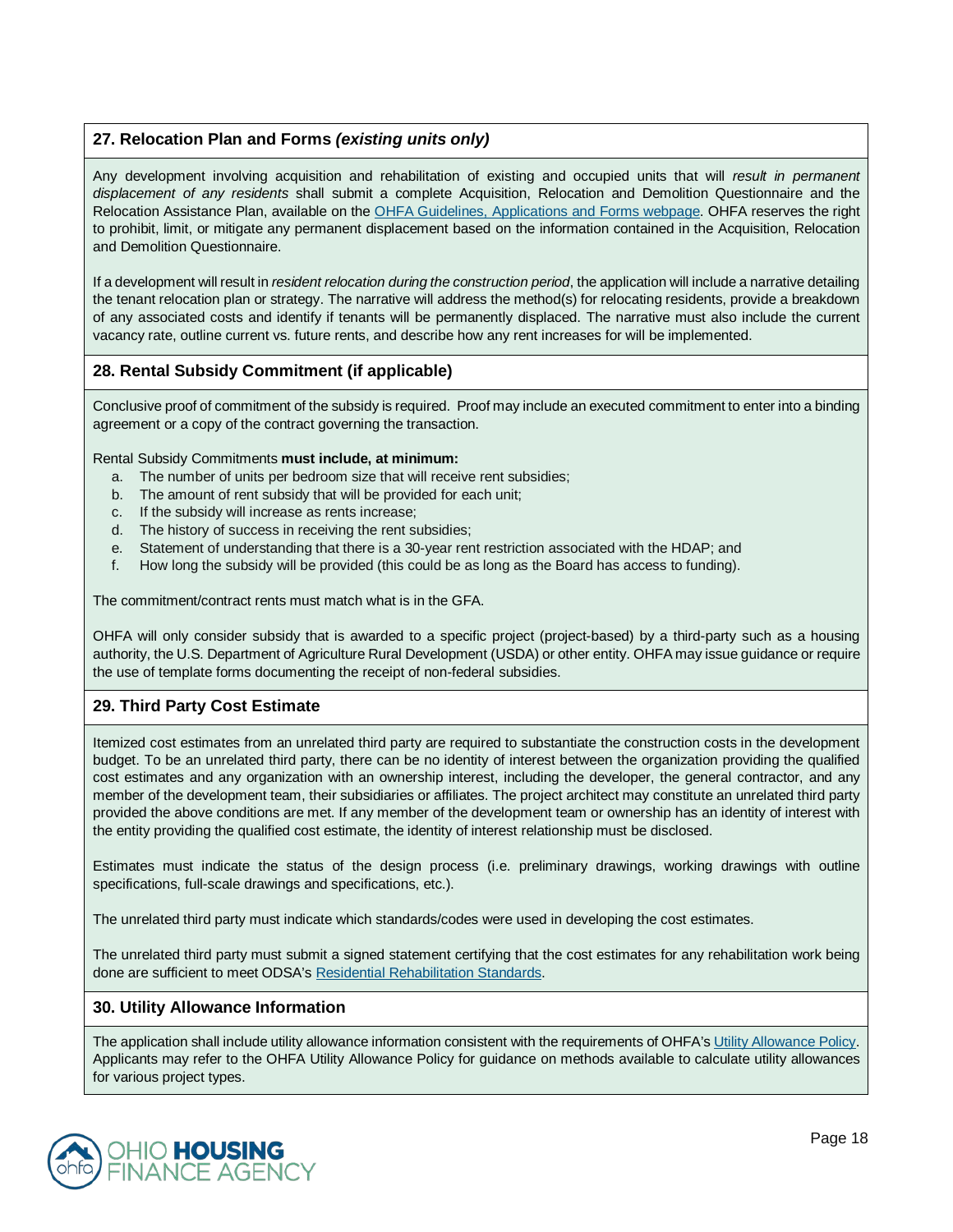#### **31. Zoning**

The application shall include evidence that all sites are currently zoned for the proposed use in the form of a valid building permit or a letter from the local municipality stating that the current zoning will permit the proposed development.

For jurisdictions with no zoning regulations in effect, a letter from the jurisdiction stating so is required. Evidence must be dated within one year of the application due date.

# <span id="page-18-0"></span>**3. Review and Approval Process**

#### *Application Review*

All applications will be reviewed with consideration given, but not limited to, the following criteria:

- Application meets all submission requirements as detailed in these HDGF Guidelines.
- Application meets all underwriting requirements as detailed in the [Multifamily Underwriting](https://ohiohome.org/ppd/documents/2020-MultifamilyUnderwritingGuide.pdf)  [Guidelines.](https://ohiohome.org/ppd/documents/2020-MultifamilyUnderwritingGuide.pdf)
- The 80% architectural plans demonstrate compliance with [OHFA's Design & Architectural](https://ohiohome.org/ppd/documents/2020-DAS-Final.pdf)  [Standards.](https://ohiohome.org/ppd/documents/2020-DAS-Final.pdf)
- The development team demonstrates the ability to proceed within the time constraints of the program.

OHFA staff will conduct a site visit as part of the review process to confirm the suitability of the prospective site. If a site is deemed unsuitable based on the site review, OHFA will contact the applicant and remove the application from further consideration. In reviewing vacant land, OHFA may elect to visit the site without contacting the applicant. For rehabilitation of existing units, OHFA staff will contact the applicant to arrange a time to walk the site and inspect units and common areas.

#### *Multifamily Committee*

Once all review criteria are met, the OHFA Analyst will work with the development team to prepare an executive summary for internal Peer Review. Following Peer Review, the development team must answer any additional questions within 10 business days. The development will then be scheduled for presentation to the Multifamily Committee of the OHFA Board. This Committee meets the second Wednesday of the month, and the applicant will be required to attend. The Multifamily Committee will review the request and vote whether or not to make a formal recommendation for approval to the OHFA Board.

#### *Board Consideration*

Only the OHFA Board can approve a request for funding. The OHFA Board meets the third Wednesday of the month, and the applicant is encouraged to attend. If the OHFA Board approves the request for funding, OHFA will enter into a funding agreement with the applicant.

#### *Project Timelines*

Once the funding has been approved by the OHFA Board, OHFA will issue a funding agreement which details the terms and conditions of the award. Below are the standard terms and deadlines for projects awarded PY20 HDGF funding:

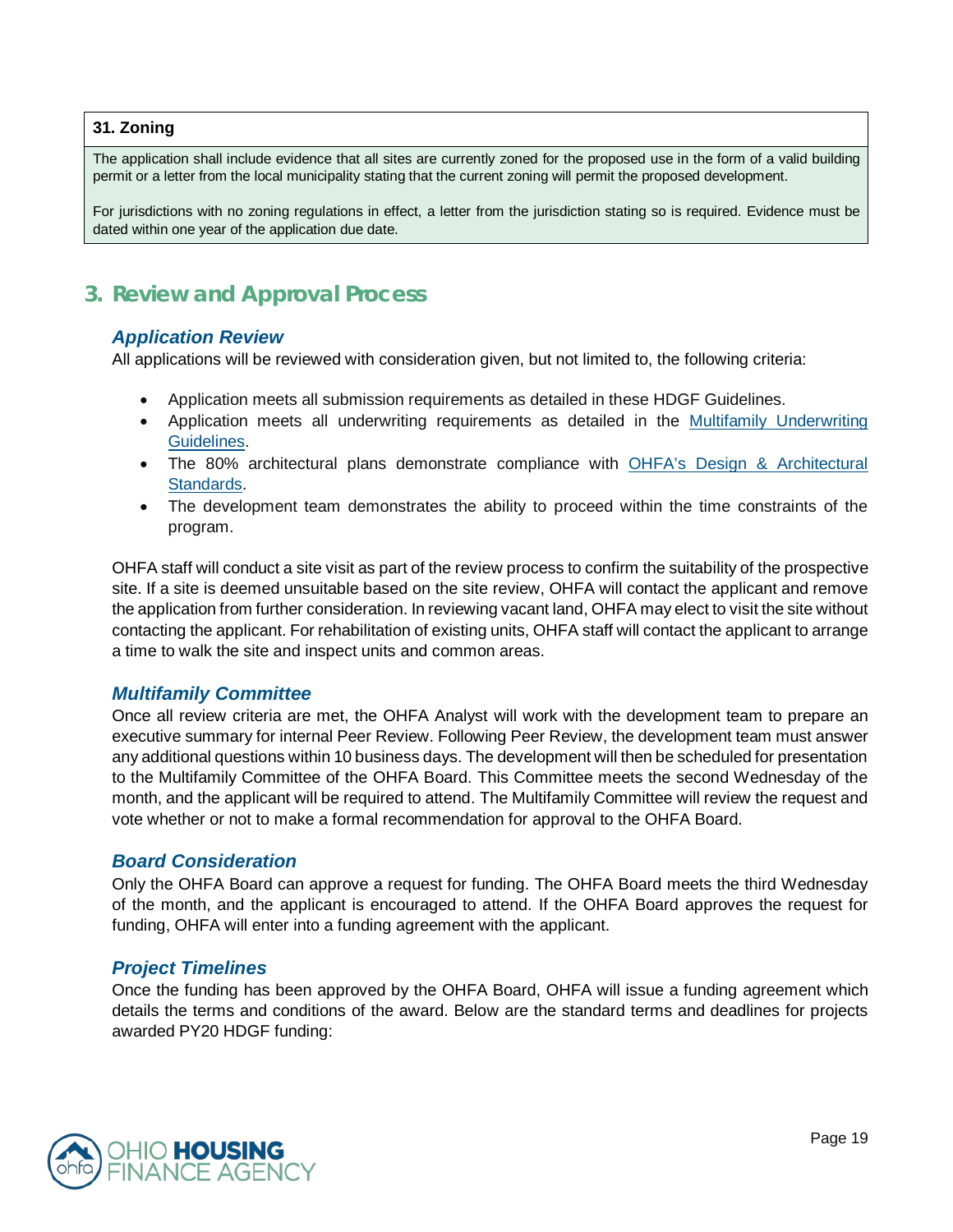**Term Of Loan/Loan Maturity Date:** Minimum 30-year term **Construction Commencement Deadline:** No later than 12 months after the award is

**Construction Completion Deadline:** December 31, 2023 **Final Draw Deadline:** March 1, 2024 **Final Performance Report Deadline:** March 1, 2024 **Term of Affordability Period:** Minimum 30-year term

approved by the OHFA Board

### *Subsequent Changes*

Following application approval and continuing through the duration of the affordability period, the HDGF recipient must notify OHFA immediately of proposed changes to the project and seek OHFA approval to implement these changes. Such changes include, but are not limited to, changes in the development team (developer, general contractor, sales agent/management entity, etc.), changes in the number of units or unit mix and changes to the target population.

- Prior to submitting the final closeout report, notification must be directed to the project's assigned Development or Project Administration Analyst.
- After project closeout, notification must be sent to the Project Portfolio Manager at [OHFAProjectChanges@ohiohome.org.](mailto:OHFAProjectChanges@ohiohome.org)

# <span id="page-19-0"></span>**4. HDGF Closing**

Once the funding agreement is signed by all appropriate parties, the applicant is able to request a closing of the HDGF note and mortgage. The project team must compile and submit all required due diligence before requesting a closing date, as described in the OHFA Loan Closing Procedures document on the [OHFA Loan Closing webpage.](http://ohiohome.org/ppd/legal.aspx) The requested closing date must be between 30 and 60 days from the date the request was submitted.

# <span id="page-19-1"></span>**5. Construction and Project Administration**

Once developments have a signed funding agreement, they will be referred to a Project Administration Analyst. The analyst will guide them through the construction, draw and closeout process.

#### *Construction Monitoring*

OHFA staff will visit the site throughout the project to verify quality of work, site safety and adherence to the construction schedule. The HDAP recipient is required to send an email to [ConstructionMonitoring@ohiohome.org](mailto:ConstructionMonitoring@ohiohome.org) notifying OHFA of the construction start date no less than five business days before the anticipated construction commencement date.

The HDAP Recipient is also required to begin submitting the [OHFA Quarterly Construction Monitoring](https://www.ohiohome.org/constmonitor/)  [Report](https://www.ohiohome.org/constmonitor/) once the HDAP funding has been approved by the OHFA Board. These reports are submitted quarterly along with Field Inspection Reports conducted by the Construction Management Entity. **If the Quarterly Construction Monitoring Report for the most recent reporting period has not been submitted, OHFA will hold any submitted draw requests for that project until it is submitted.** OHFA may require additional construction monitoring reports provided by a qualified third-party inspector, including an architect or professional with experience in construction management.

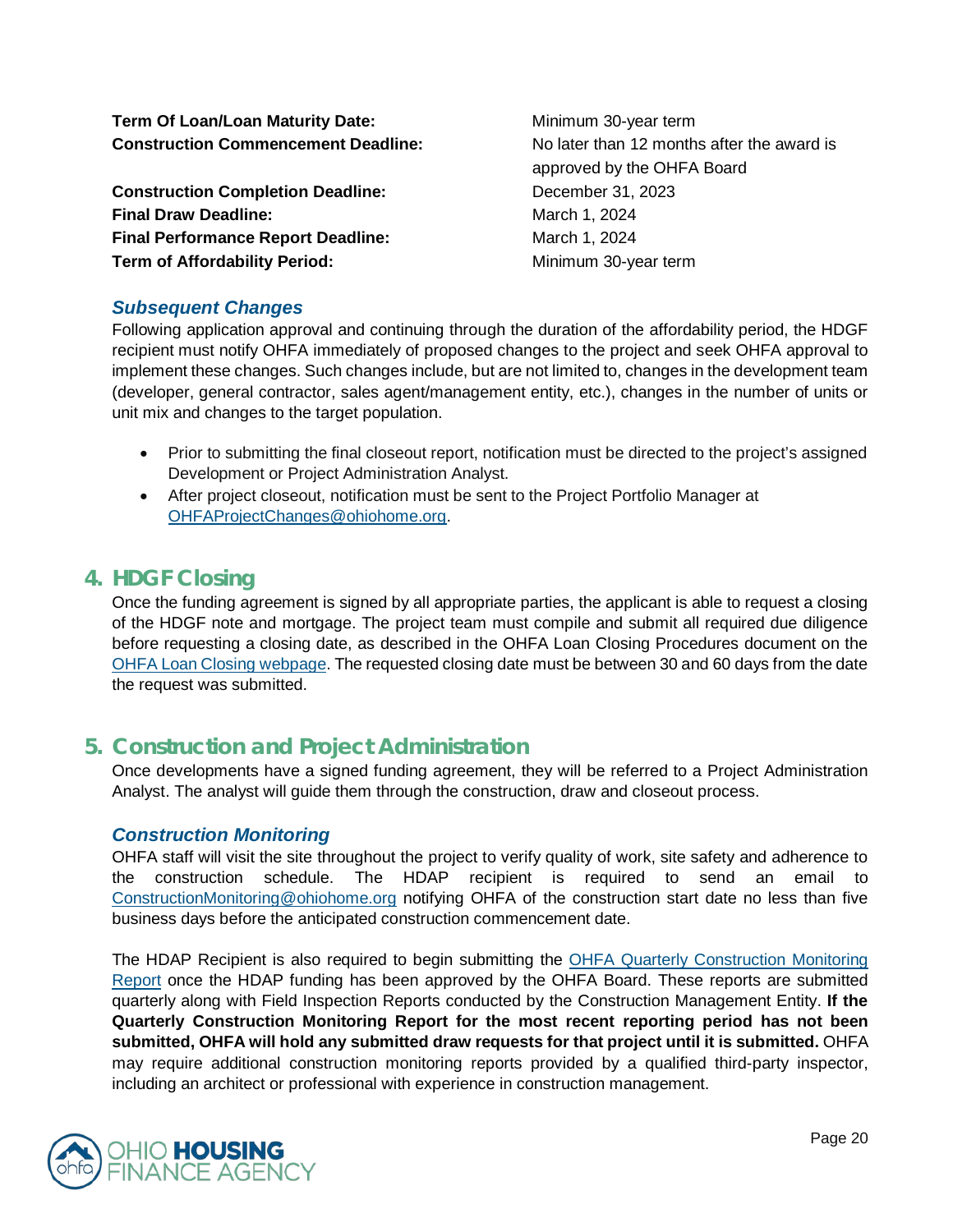Any change orders or other documentation altering the approved design, contract work scope, and/or completion date must also be provided to OHFA prior to execution.

#### *Requesting Funds*

In order to draw funds, the project must have closed with Legal, and OHFA must be in receipt of an ACH Authorization, W-9 form, Signature Certification, and Signature Card. Recipients are required to submit draw requests using the most current *OHFA Request for Payment form* and in accordance with policies and procedures outlined in the *Guide to Requesting HDAP Funds*, both available on the [Project](https://ohiohome.org/ppd/projectadmin.aspx)  [Administration webpage.](https://ohiohome.org/ppd/projectadmin.aspx)

OHFA may modify the draw schedule as it deems necessary for efficient and effective program operation.

### <span id="page-20-0"></span>**6. Project Closeout**

Project closeout involves completion and/or receipt of the following items as described in more detail below:

- Compliance Next Steps Meeting
- Construction Closeout Visit
- HDAP Final Performance Report

#### *Compliance Next Steps Meeting*

Completion of the Compliance Next Steps (CNS) meeting is **required for all properties** as they transition between development and compliance. The [Compliance Next Steps Meetings webpage](https://ohiohome.org/multifamily/compliancenextsteps.aspx) contains the most current information on the CNS meeting, including scheduling information and required forms and documents. Generally, projects will be required to complete and submit a Project Confirmation Form as well as the following documents prior to the CNS meeting:

- Affirmative Fair Housing Marketing Plan
- Certificate of completion for [OHFA Compliance Policies and Regulations training](https://ohiohome.org/multifamily/training.aspx)
- Current lease with any addendums and attachments
- List of non-optional tenant charges and amounts
- Site map of the project
- Supportive Services Plan and Agreement
- Tenant Selection Plan
- Utility Allowance or Rent Schedule documentation
- VAWA Emergency Transfer Plan
- Current Rent Roll with Move-In Dates (Acquisition/Rehabilitation only)
- Current Relocation Plan (Acquisition/Rehabilitation only)

#### *Construction Closeout Visit*

An OHFA staff member will conduct a construction closeout visit at substantial completion (98%). Any deficiencies will be noted at this time and shared with the HDAP recipient. OHFA will work with the HDAP recipient to resolve the deficiencies before the project may finish the closeout process.

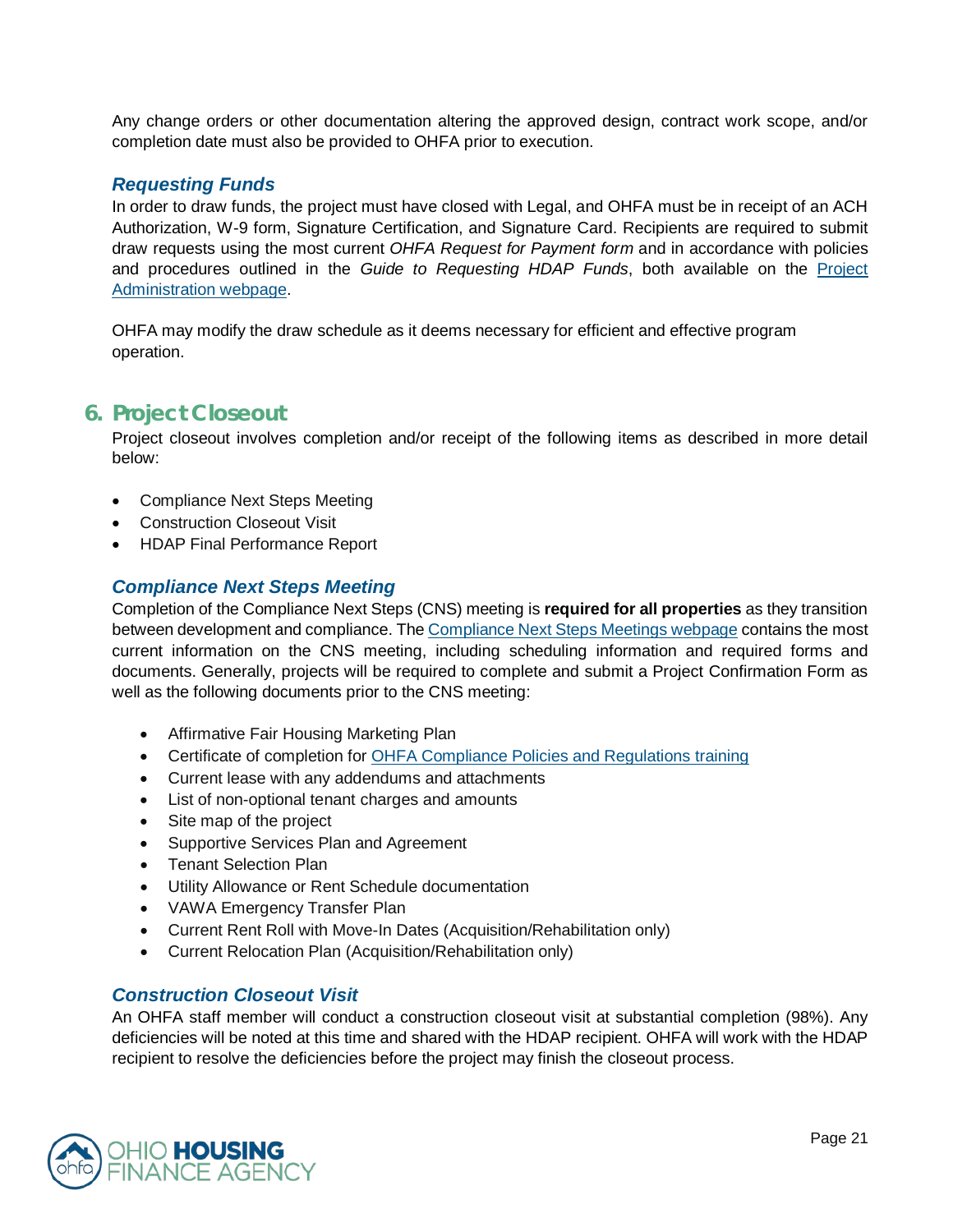### *HDAP Final Performance Report*

Ten percent of the HDAP award will be held back until the project has completed construction, the construction closeout visit has been conducted, and the HDAP recipient has provided OHFA with a completed and accurate Final Performance Report. The Final Performance Report form may be requested from the Project Administration Analyst. The deadline for submitting this report is noted in the funding agreement.

Recipients of NHTF will be required to submit a cost certification performed by a certified public accountant for each project assisted with NHTF funds. Projects funded with other sources may be required to submit a cost certification prepared by an independent certified public accountant at this time as well.

# <span id="page-21-0"></span>**7. Compliance Monitoring**

The recipient will be responsible for compliance with applicable reporting, file and physical inspections and record keeping requirements described in guidance published on the Compliance Division's [Compliance Policies webpage.](https://ohiohome.org/compliance/policies.aspx) This page outlines the key requirements and deadlines for submission of annual owner certifications, tenant data, and many of the documents required for the Compliance Next Steps meeting.

Owners of properties whose only source of OHFA funds are OHTF and/or NHTF must maintain affordability throughout the duration of the period specified in the funding agreement and in accordance with OHFA's policies. These properties will also be subject to following requirements:

- The owner/agent must have completed the CNS meeting as detailed in the previous section.
- The owner/agent must submit the Annual Owner Certification and tenant data in accordance with OHFA's most current policies.

Recipients of NHTF will also be required to submit an annual audit performed on each project assisted with HTF funds, beginning the first year following the cost certification and with the final annual audit occurring the last year of the affordability period.

OHFA reserves the right to conduct additional on-site inspections as warranted by issues such noncompliance, resident complaints and/or failure to submit the Annual Owner Certification.

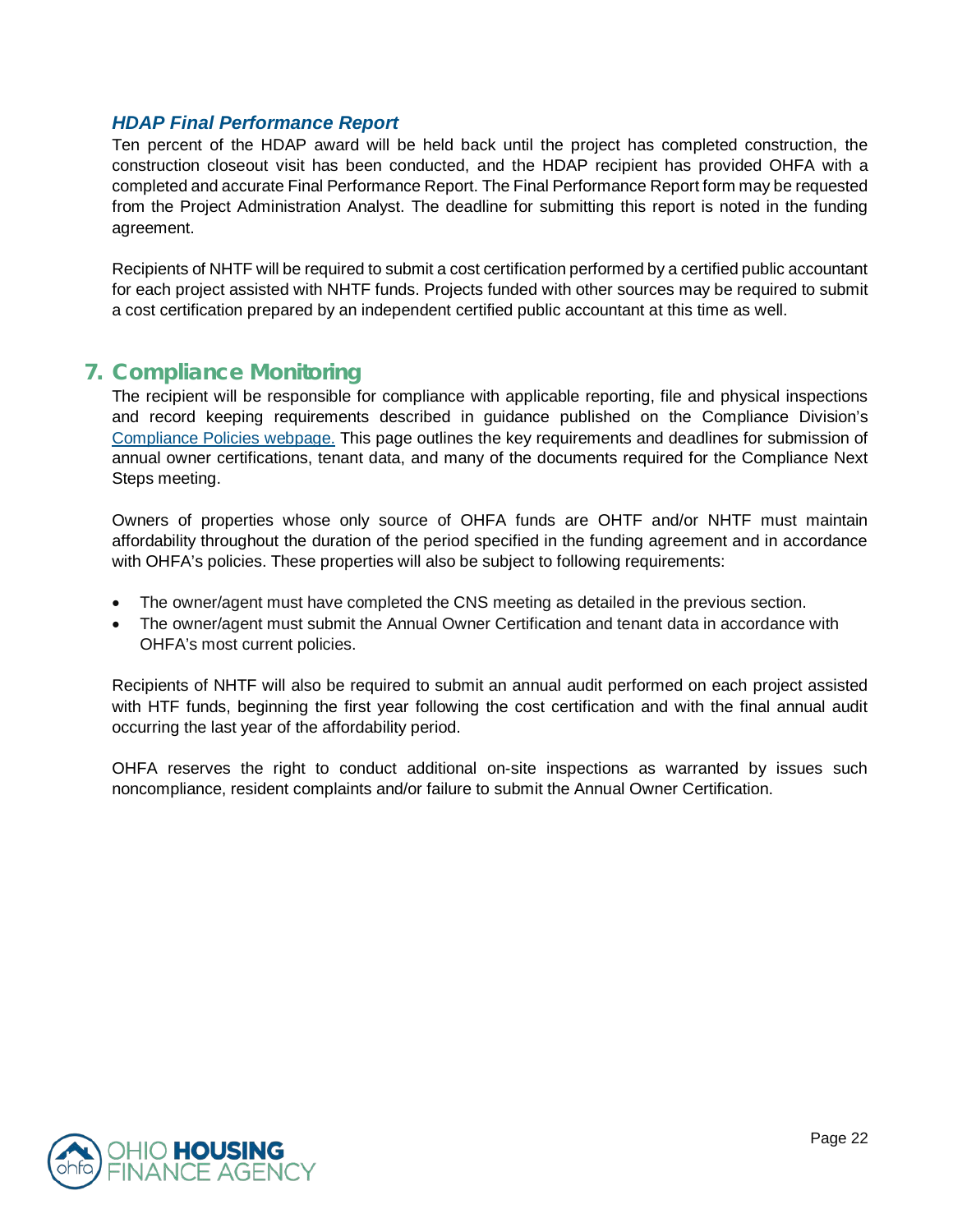# <span id="page-22-0"></span>**APPENDIX A: Additional Resources**

HDGF applicants may wish to reference the following additional resources:

#### **Other Guidelines & Standards:**

- [2020 OHFA Design & Architectural Standards](https://ohiohome.org/ppd/documents/2020-DAS-Final.pdf)
	- $\circ$  Outlines minimum design and construction requirements for projects, as well as accessibility, energy efficiency, and architectural submission requirements.
- [2020 OHFA Multifamily Underwriting Guidelines](https://ohiohome.org/ppd/documents/2020-MultifamilyUnderwritingGuide.pdf)
	- o Outlines minimum underwriting requirements for projects, as well as requirements for market studies, capital needs assessments, and appraisals.
- [Ohio Development Services Agency Residential Rehabilitation Standards](https://www.development.ohio.gov/files/cs/Residential%20Rehabilitation%20Standards%20and%20Commentary%20October%202014.pdf)
	- o Outlines standards to be used in developments utilizing HDAP funds and involving rehabilitation of existing units.
- [NHTF Interim Rule](https://www.hudexchange.info/resource/4406/housing-trust-fund-interim-rule/) & [2020 Draft NHTF Allocation Plan](https://ohiohome.org/ppd/housingtrust.aspx)
	- o Outlines requirements specific to use of National Housing Trust Funds.

#### **OHFA Webpages:**

- [Loan Closing Information](https://ohiohome.org/ppd/legal.aspx)
	- o Information related to OHFA's loan closing process for HDAP, HDL, and MLP funding.
- **[Post Award/Project Administration](https://ohiohome.org/ppd/projectadmin.aspx)** 
	- o Information related to prevailing wage, requesting HDAP funds, and submitting the Quarterly Construction Monitoring Form.
- [Compliance Policies and Requirements](https://ohiohome.org/compliance/policies.aspx)
	- o Information related to required annual reporting, VAWA compliance, Affirmative Fair Housing Marketing Plans, and Utility Allowance requirements
- [Compliance Policies and Regulations Training](https://ohiohome.org/multifamily/training.aspx)
	- o Information related to OHFA's compliance policies training, including dates and registration information for upcoming offerings.
- [Compliance Next Steps Process](https://ohiohome.org/multifamily/compliancenextsteps.aspx)
	- o Information related to the Compliance Next Steps meeting, including policy and required documents to be submitted.

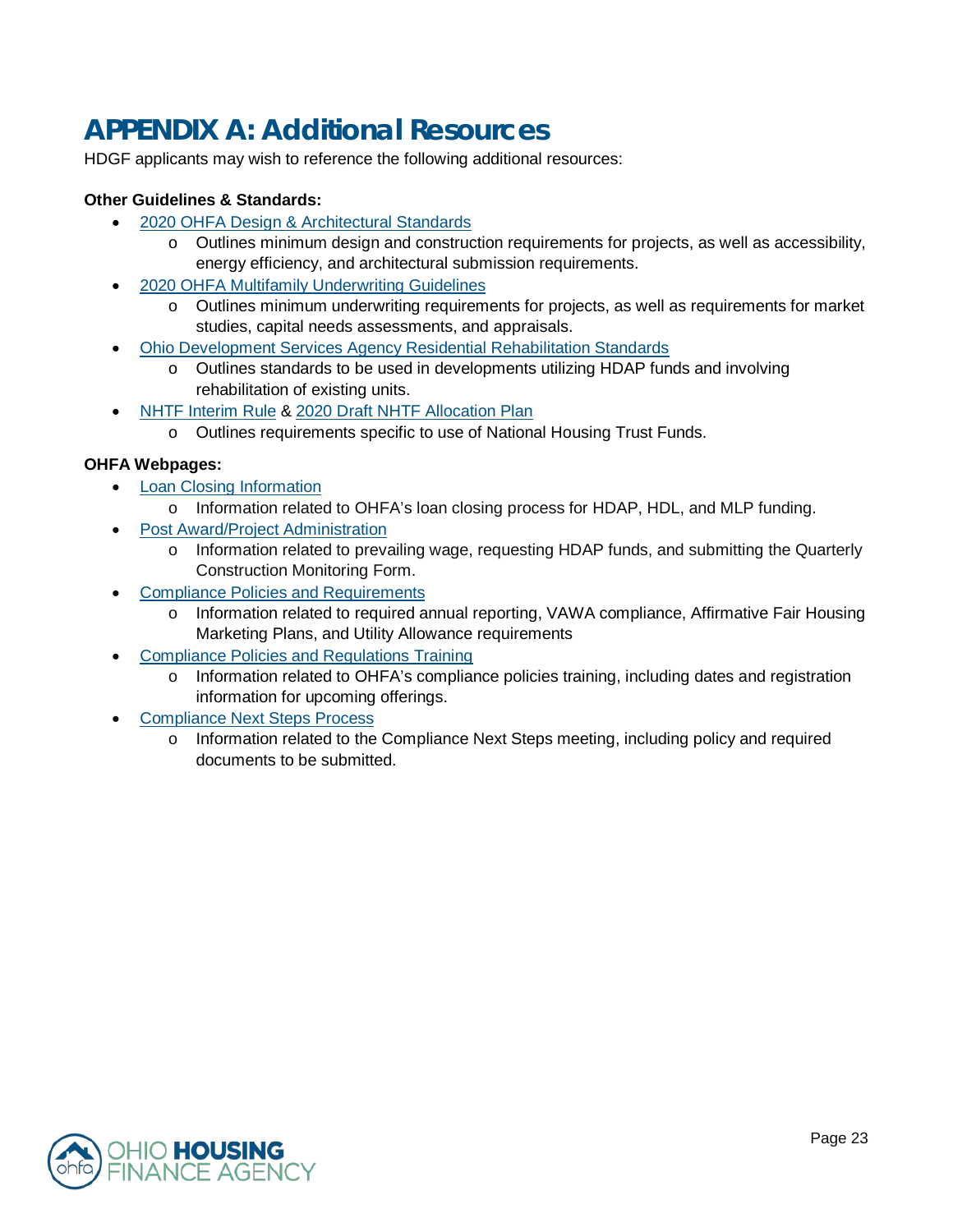# <span id="page-23-0"></span>**APPENDIX B: Calculating Restricted and Assisted Units**

# **Affordable Units:**

Affordable units are defined as those units that are affordable to and will be occupied by households at or below 80% of the Area Median Gross Income (AMGI).

# **Restricted Units:**

Units in a project that must be affordable to and occupied by households at or below 50% of the AMGI. This is based on both the total number of affordable units in a project and the amount of HDGF requested.

# **Assisted Units:**

Units that are subject to the HUD High/Low HOME Rent Requirements.

NOTE: To be eligible to receive an award through HDGF, a project must meet both the Restricted *and* Assisted requirements, *regardless of the funding source.*

# **NHTF Assisted Units:**

Units that must be occupied by and affordable to households at or below 30% AMI. This requirement only applies if the project receives NHTF.

#### *Additional Notes on Restricted and Assisted Units:*

- Units subject to the High/Low HOME rents may also be used to meet the requirement for Restricted Units.
- The NHTF-Assisted Units may not be used to meet the requirements for either the Restricted or Assisted Units.
- Assisted Units must be evenly distributed among unit sizes. OHFA reserves the right to require applicants to evenly distribute the Assisted Units among new construction and rehabbed units as well.
- Some costs are not deemed to be eligible in calculating the number of Assisted Units. While these costs may be part of the development budget they will be removed from the total budget solely for the purpose of calculating the number of assisted units. These costs include, but are not limited to:
	- o Costs associated with community space that is separated from living areas
	- o Land/Broker Fees
	- o Off Site Development
	- o Costs associated with retail or commercial space
	- o Hard construction fee items
	- o Furniture, Fixtures & Equipment *not* considered Real Estate (Office furniture, common space furniture, etc.)
	- o Construction Insurance
- o Construction Interest
- o Impact fees
- o Legal Fees
- o Construction Management Fees
- o Guarantee Fees
- o Developer charged fees
- o Organizational fees
- o Asset Management fees
- o Soft Cost Contingency
- o Replacement Reserves

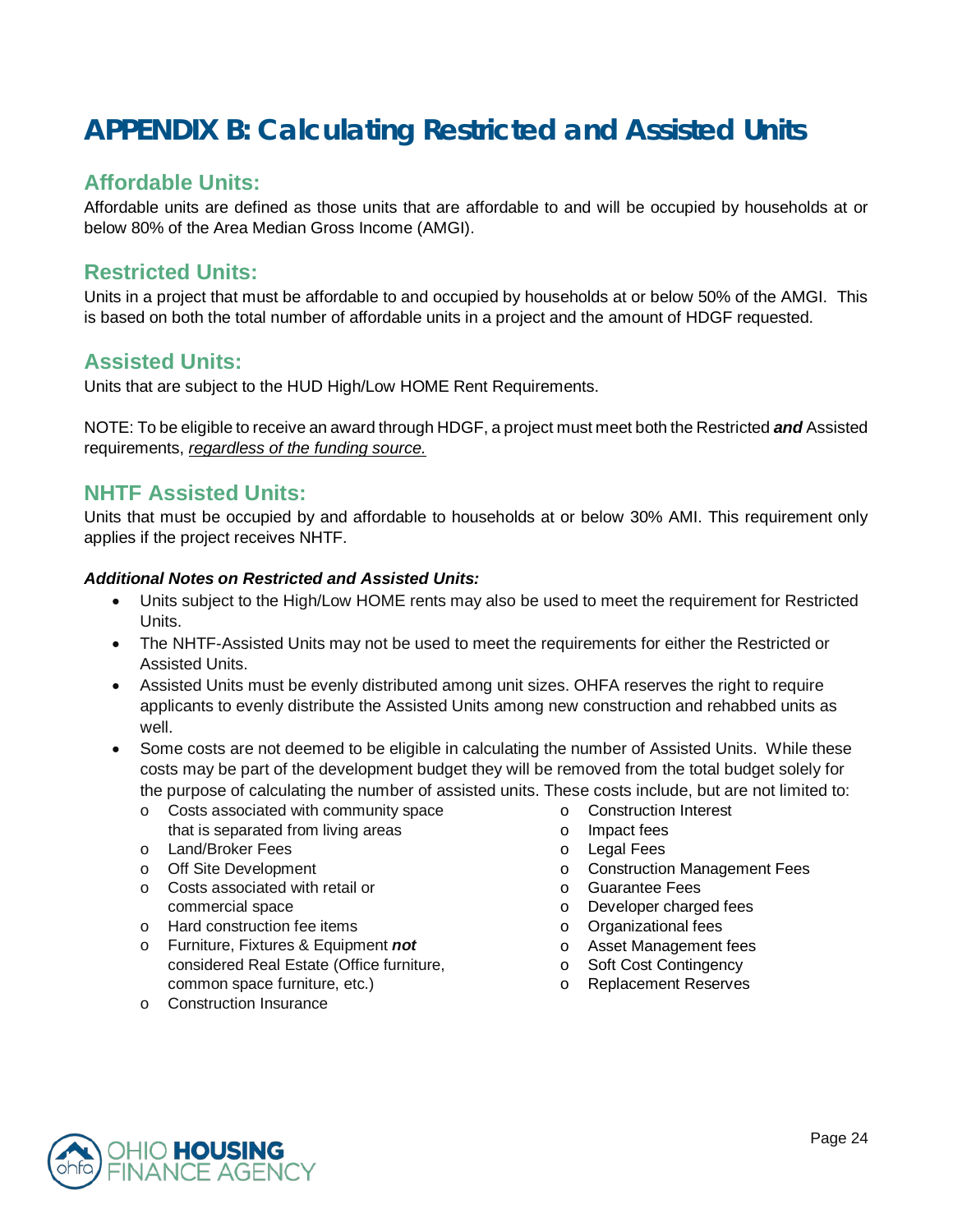# **EXAMPLE I:**

| <b>Project location</b>          | Delaware County (non-PJ) |
|----------------------------------|--------------------------|
| Unit type                        | One-bedroom units        |
| <b>Total units</b>               | 24                       |
| Affordable units                 | 24                       |
| <b>Total Project Costs (TPC)</b> | \$4,250,000              |
| <b>Total HDGF request</b>        | \$300,000                |
| <b>NHTF request</b>              | \$100,000                |

# **Calculating Restricted Units**

OHFA uses the greater of the two calculations described below.

#### **1. Calculate based on number of affordable units**

Step 1: Identify if the project is located in a HUD Participating Jurisdiction (PJ).

- $\triangleright$  Projects located in a HUD PJ must restrict **a minimum** of 40% of the affordable units, *regardless of the amount of HDGF awarded to the project.*
- Projects not located in a HUD PJ must restrict *a minimum* of 35% of the affordable units, *regardless of the amount of HDGF awarded to the project.*

Step 2: Based on the location, multiply the number of affordable units by the required percentage. Since the proposed project is located in a Non-PJ, at least 35% of the affordable units must meet the requirements for Restricted Units.

#### **24 units x 35% = 8.4 or 9**

Using this calculation, the project is required to have **nine** Restricted Units.

#### **2. Calculate based on amount of HDGF requested**

Step 1: Determine the percentage of HDGF in the project for the affordable units by dividing the amount of the HDGF requested by the TPC for the affordable units.

#### **\$300,000 (HDGF requested) / \$4,250,000 (TPC of affordable units) = 7.0588%**

Step 2: Multiply the percentage by the number of affordable units.

#### **7.0588% x 24 = 1.6941 or 2**

Using this calculation, the project is required to have **two** Restricted Units.

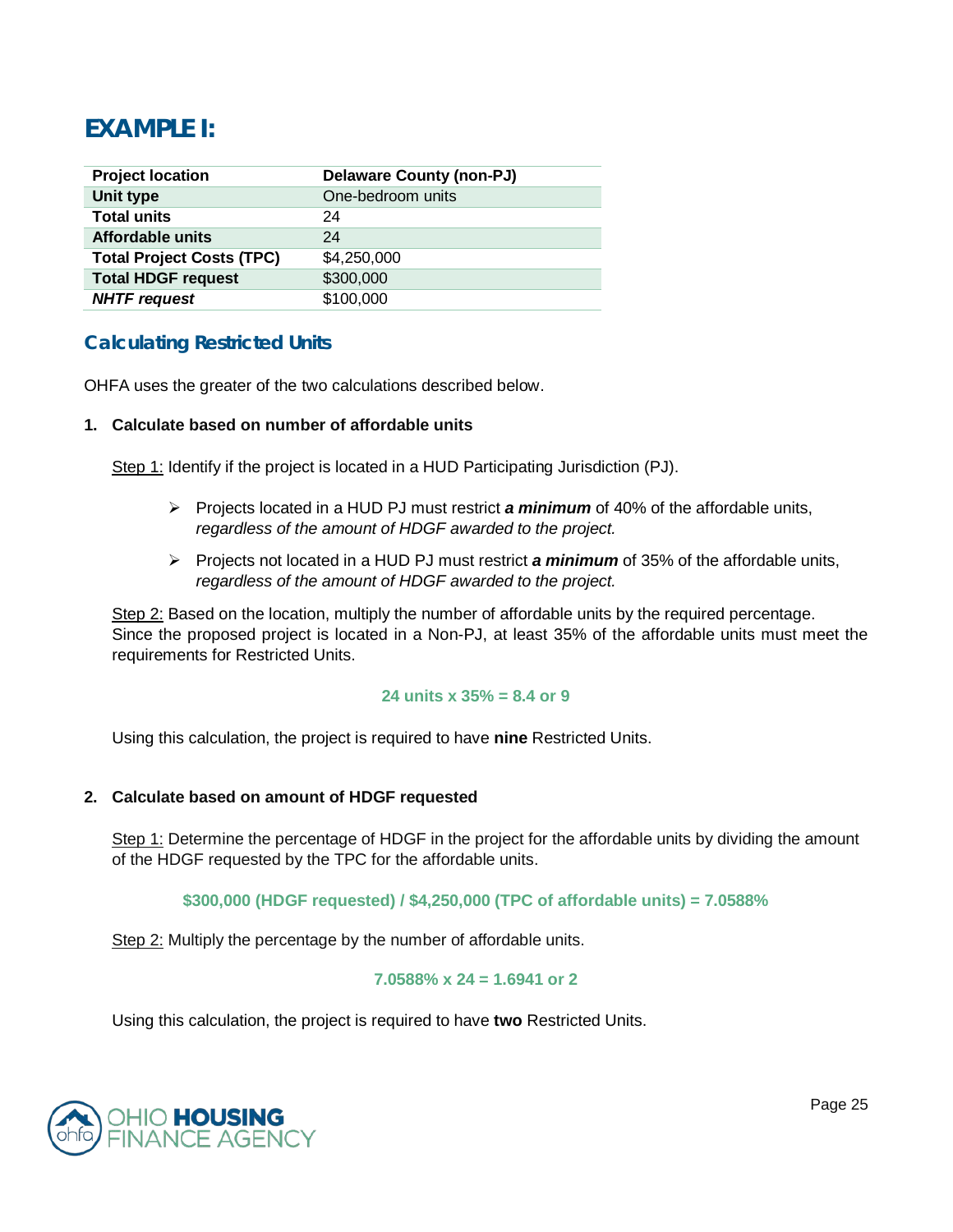As OHFA uses the greater of these two calculations, the project will be required to maintain nine units that meet the requirement for Restricted Units.

### **Calculating Assisted Units**

**Step 1: Determine Total Eligible Cost per Unit.** 

In this case, we will assume all costs are eligible.

#### **\$4,250,000 (TPC) / 24 (units) = \$177,083 cost per unit**

**Step 2:** Add the HDGF and HOME/HOME Match. This includes any HOME funds provided by the local government and any funds being used to meet the HOME match requirement.

This project is located in a Non-PJ, so there are no local funds that meet this requirement.

**Step 3:** Determine the number of Assisted Units based on the percentage of HDGF/HOME in the project.

Percentage of HDGF/HOME in project: **\$300,000 / \$4,250,000 = 7.0588%** Number of Assisted Units: **7.0588% x 24 = 1.6941 or 2**

This first calculation only provides a starting point.

**Step 4:** Determine how much HDGF/HOME is allocated to each of the Assisted Units.

#### **\$300,000 / 2 = \$150,000 per Assisted Unit**

**Step 5:** Determine the maximum subsidy allowed for the county in which the project is being developed. This is determined by HUD.

#### Maximum subsidy for a one-bedroom unit: **\$157,466.40**

**Step 6:** Compare the amount of HDGF/HOME per Assisted Unit to the cost to build the unit and the maximum allowable subsidy. The amount of HDGF/HOME per Assisted Unit cannot be greater than either the cost to build the unit or the maximum allowable subsidy.

> HDGF/HOME per Assisted Unit (from Step 4): **\$150,000** Cost to build the units (from Step 1): **\$177,083** Maximum allowable subsidy per unit (from Step 5): **\$157,466.40**

Because the HDGF/HOME per Assisted Unit is less than the cost to build the units and it is less than the maximum allowable subsidy, this project is only required to maintain **two** Assisted Units.

If the amount of HDGF/HOME per unit was greater than *either* the cost to build or maximum subsidy allowed, OHFA would increase the number of Assisted Units until the subsidy per unit met these requirements.

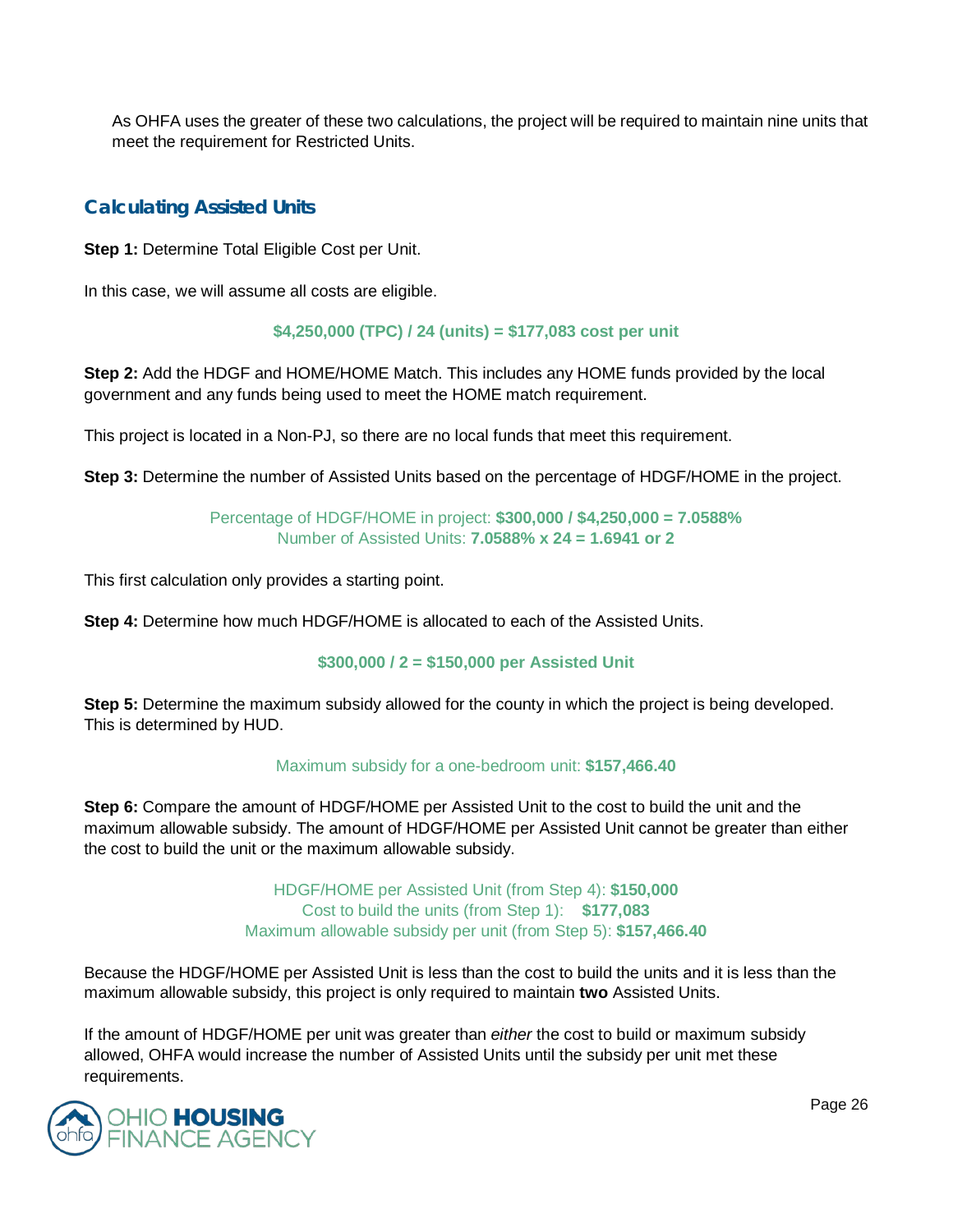# **Calculating NHTF Assisted Units**

Regardless of the amount requested, projects are required to maintain 10% of the units, with a minimum of 5 units, affordable to and occupied by households at or below 30% AMI.

#### **24 units x 10% = 2.4 or 3**

Therefore, this project will be required to maintain **five** NHTF-Assisted units.

#### **Outcomes for Example I:**

- 9 Restricted Units
- 2 Assisted Units
- 5 NHTF-Assisted Units

# **EXAMPLE II:**

| <b>Project location</b>          | <b>Franklin County</b> |
|----------------------------------|------------------------|
| Unit type                        | One-bedroom units      |
| <b>Total units</b>               | 24                     |
| Affordable units                 | 19                     |
| <b>Non-Restricted</b>            | 5                      |
| <b>Total Project Costs (TPC)</b> | \$5,250,000            |
| <b>Total HDGF request</b>        | \$300,000              |
| <b>NHTF request</b>              | \$100,000              |
| <b>Local HOME</b>                | \$250,000              |

### **Calculating Restricted Units**

OHFA uses the greater of the two calculations described below.

#### **1. Calculate based on number of affordable units**

Step 1: Identify if the project is located in a HUD Participating Jurisdiction (PJ).

- $\triangleright$  Projects located in a HUD PJ must restrict **a minimum** of 40% of the affordable units, *regardless of the amount of HDGF awarded to the project.*
- $\triangleright$  Projects not located in a HUD PJ must restrict **a minimum** of 35% of the affordable units, *regardless of the amount of HDGF awarded to the project.*

Step 2: Based on the location, multiply the number of affordable units by the required percentage.

Since the proposed project located in a PJ, at least 40% of the affordable units must meet the requirements for Restricted Units.

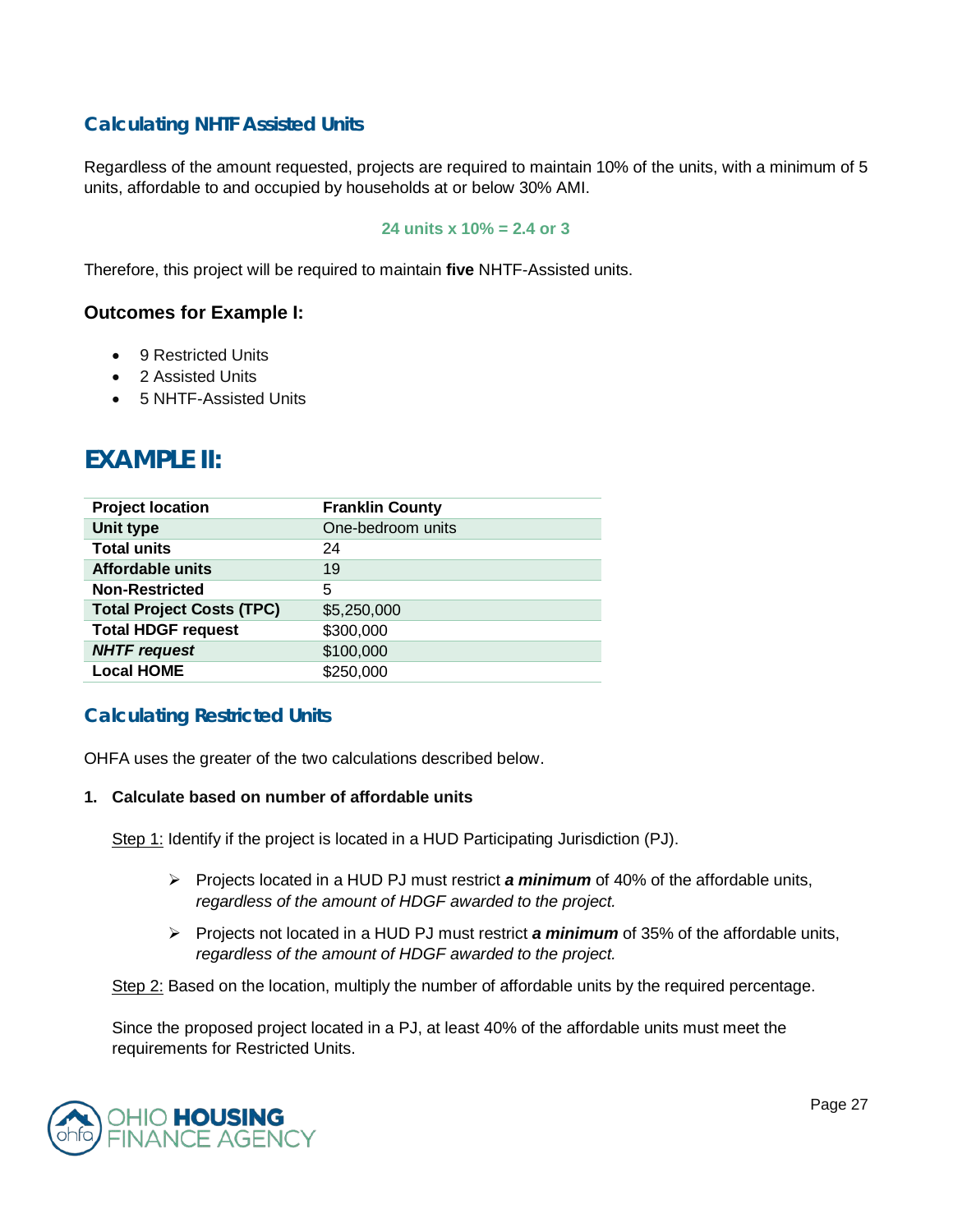#### **19 units x 40% = 7.6 or 8**

Using this calculation, the project is required to have **eight** Restricted Units.

#### **2. Calculate based on amount of HDGF requested**

Step 1: Determine the percentage of HDGF in the project for the affordable units.

a. Determine the TPC for the affordable units by first determining the cost per unit (all units) and then multiplying the cost per unit by the number of affordable units.

**\$5,250,000 (TPC) / 24 (total units) = \$218,750 cost/unit**

**\$218,750 x 19 (affordable units) = \$4,156,250 TPC for affordable units**

b. Determine the percentage of HDGF in the project for the affordable units by dividing the amount of HDGF requested by the TPC for the affordable units and multiply that percentage by the number of affordable units.

**\$300,000 (HDGF requested) / \$4,165,250 (TPC affordable units) = 7.2180%**

**7.2180% x 19 (affordable units) = 1.3714 or 2**

Using this calculation, the project is required to have **two** Restricted Units.

As OHFA uses the greater of these two calculations, the project will be required to maintain **eight** units that meet the requirement for Restricted Units.

### **Calculating Assisted Units**

**Step 1:** Determine Total Eligible Cost per Unit.

In this case, we will assume all costs are eligible.

**\$5,250,000 (TPC) / 24 (total units) = \$218,750 cost/unit**

**Step 2:** Add the HDGF and HOME/HOME Match. This includes any HOME funds provided by the local government and any funds being used to meet the HOME match requirement.

#### **\$300,000 (HDGF) + \$250,000 (HOME) = \$550,000**

**Step 3:** Determine the number of Assisted Units based on the percentage of HDGF/HOME in the project.

Percentage of HDGF/HOME in the project: **\$550,000 / \$5,250,000 = 10.4762%** Number of Assisted Units: **10.4762% x 24 = 2.5142 or 3**



Page 28